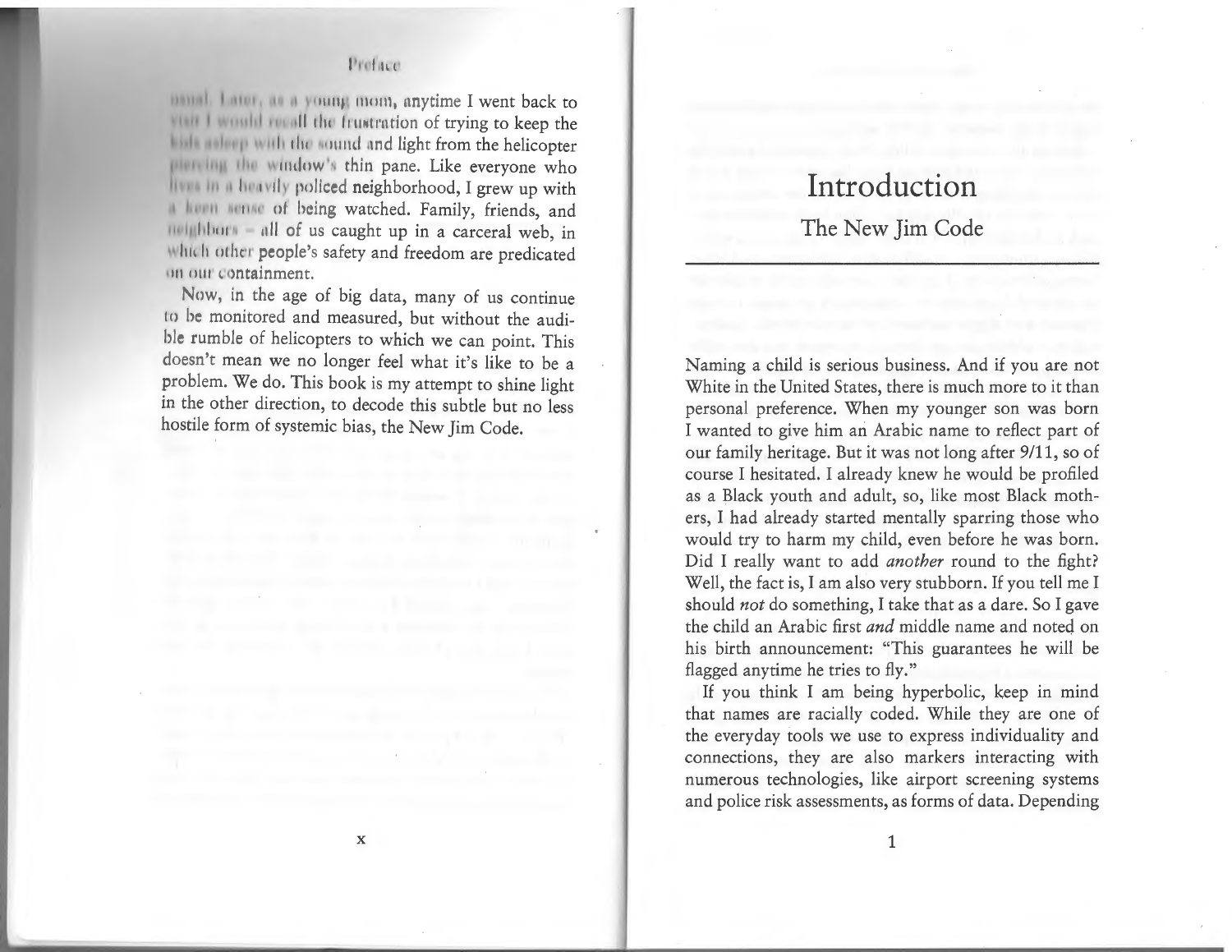#### Race after Technology

on one's name, one is more likely to be detained by state actors in the name of "public safety."

Just as in naming a child, there are many everyday contexts – such as applying for jobs, or shopping – that employ emerging technologies, often to the detriment of those who are racially marked. This book explores how such technologies, which often pose as objective, scientific, or progressive, too often reinforce racism and other forms of inequity. Together, we will work to decode the powerful assumptions and values embedded in the material and digital architecture of our world. And we will be stubborn in our pursuit of a more just and equitable approach to tech - ignoring the voice in our head that says, "No way!" "Impossible!" "Not realistic!" But as activist and educator Mariame Kaba contends, "hope is a discipline."<sup>1</sup> Reality is something we create together, except that so few people have a genuine say in the world in which they are forced to live. Amid so much suffering and injustice, we cannot resign ourselves to this reality we have inherited. It is time to reimagine what is possible. So let's get to work.

# *Everyday Coding*

Each year I teach an undergraduate course on race and racism and I typically begin the class with an exercise designed to help me get to know the students while introducing the themes we will wrestle with during the semester. *What's in a name?* Your family story, your religion, your nationality, your gender identity, your race and ethnicity? What assumptions do you think people make about you on the basis of your name? What about your nicknames – are they chosen or imposed? From intimate patterns in dating and romance to largescale employment trends, our names can open and shut doors. Like a welcome sign inviting people in or a scary mask repelling and pushing them away, this thing that is most *ours* is also out of our hands.

The popular book and Netflix documentary *Freakonomics* describe the process of parents naming their kids as an exercise in branding, positioning children as more or less valuable in a competitive social marketplace. If we are the product, our names are the billboard - a symptom of a larger neoliberal rationale that subsumes all other sociopolitical priorities to "economic growth, competitive positioning, and capital enhancement."<sup>2</sup> My students invariably chuckle when the "baby-naming expert" comes on the screen to help parents "launch" their newest offspring. But the fact remains that naming is serious business. The stakes are high not only because parents' decisions will follow their children for a lifetime, but also because names reflect much longer histories of conflict and assimilation and signal fierce political struggles - as when US immigrants from Eastern Europe anglicize their names, or African Americans at the height of the Black Power movement took Arabic or African names to oppose White supremacy.

I will admit, something that irks me about conversations regarding naming trends is how distinctly African American names are set apart as comically "made up" a pattern continued in *Freakonomics.* This tendency, as I point out to students, is a symptom of the chronic anti-Blackness that pervades even attempts to "celebrate difference." Blackness is routinely conflated with cultural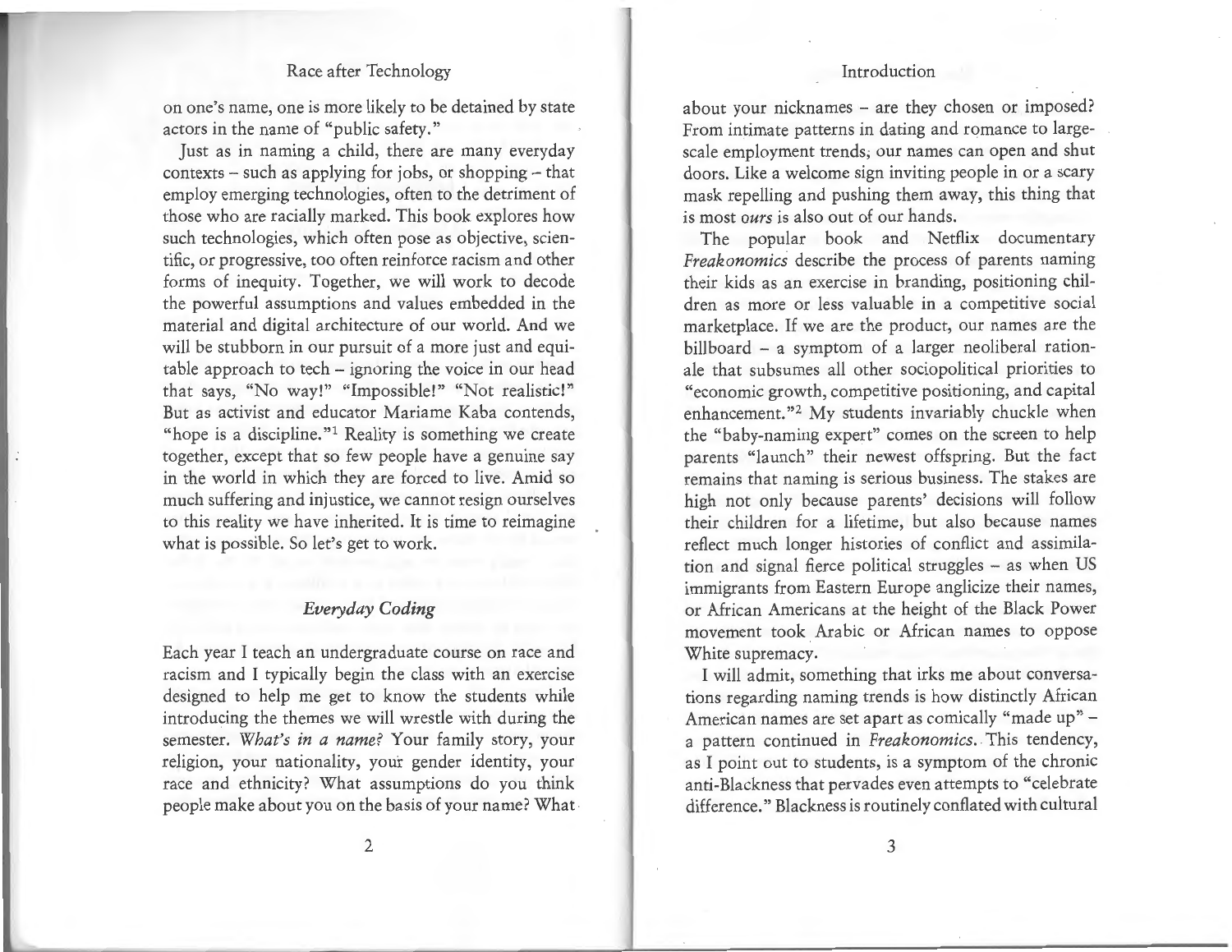# Race after Technology

deficiency, poverty, and pathology ... Oh, those poor Black mothers, look at how they misspell "Uneeq." Not only does this this reek of classism, but it also harbors a willful disregard for the fact that everyone's names were at one point made up!<sup>3</sup>

Usually, many of my White students assume that the naming exercise is not about them. "I just have a normal name," "I was named after my granddad," "I don't have an interesting story, prof." But the presumed blandness of White American culture is a crucial part of our national narrative. Scholars describe the power of this plainness as the invisible "center" against which everything else is compared and as the "norm" against which everyone else is measured. Upon further reflection, what appears to be an absence in terms of being "cultureless" works more like a superpower. Invisibility, with regard to Whiteness, offers immunity. To be unmarked by race allows you to reap the benefits but escape responsibility for your role in an unjust system. Just check out the hashtag #CrimingWhileWhite to read the stories of people who are clearly aware that their Whiteness works for them like an armor and a force field when dealing with the police. A "normal" name is just one of many tools that reinforce racial invisibility.

As a class, then, we begin to understand that all those things dubbed "just ordinary" are also cultural, as they embody values, beliefs, and narratives, and normal names offer some of the most powerful stories of all. If names are social codes that we use to make everyday assessments about people, they are not neutral but racialized, gendered, and classed in predictable ways. Whether in the time of Moses, Malcolm X, or Missy Elliot, names have never grown on trees. They

are concocted in cultural laboratories and encoded and infused with meaning and experience - particular histories, longings, and anxieties. And some people, by virtue of their social position, are given more license to experiment with unique names. Basically, status confers cultural value that engenders status, in an ongoing cycle of social reproduction. <sup>4</sup>

In a classic study of how names impact people's experience on the job market, researchers show that, all other things being equal, job seekers with Whitesounding first names received 50 percent more callbacks from employers than job seekers with Black-sounding names.<sup>5</sup> They calculated that the racial gap was equivalent to eight years of relevant work experience, which White applicants did not actually have; and the gap persisted across occupations, industry, employer size even when employers included the "equal opportunity" clause in their ads.<sup>6</sup> With emerging technologies we might assume that racial bias will be more scientifically. rooted out. Yet, rather than challenging or overcoming the cycles of inequity, technical fixes too often reinforce and even deepen the status quo. For example, a study by a team of computer scientists at Princeton examined whether a popular algorithm, trained on human writing online, would exhibit the same biased tendencies that psychologists have documented among humans. They found that the algorithm associated White-sounding names with "pleasant" words and Black-sounding names with "unpleasant" ones.<sup>7</sup>

Such findings demonstrate what I call "the New Jim Code": *the employment of new technologies that reflect and reproduce existing inequities but that are promoted and perceived as more objective or progressive than the* 

4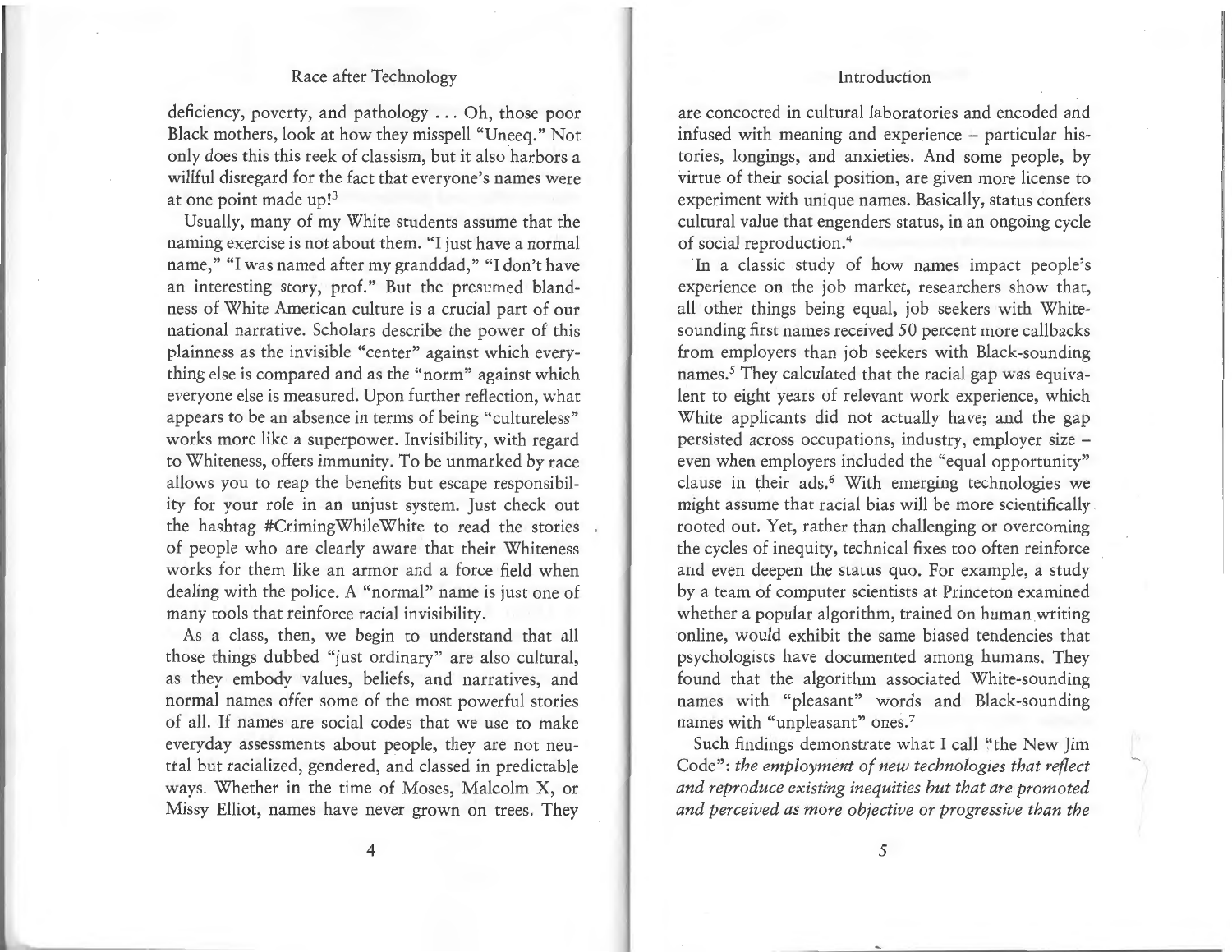# Race after Technology

*discriminatory systems of a previous era.* 8 Like other kinds of codes that we think of as neutral, "normal" names have power by virtue of their perceived neutrality. They trigger stories about what kind of person is behind the name – their personality and potential, where they come from but also where they should go.

 $\setminus$ 

Codes are both reflective and predictive. They have a past and a future. "Alice Tang" comes from a family that values education and is expected to do well in math and science. "Tyrone Jackson" hails from a neighborhood where survival trumps scholastics; and he is expected to excel in sports. More than stereotypes, codes act as narratives, telling us what to expect. As data scientist and *Weapons of Math Destruction* author Cathy O'Neil observes, "[r]acism is the most slovenly of predictive models. It is powered by haphazard data gathering and spurious correlations, reinforced by institutional inequities, and polluted by confirmation bias."<sup>9</sup>

Racial codes are born from the goal of, and facilitate, social control. For instance, in a recent audit of California's gang database, not only do Blacks and Latinxs constitute 87 percent of those listed, but many of the names turned out to be babies under the age of 1, some of whom were supposedly "self-described gang members." So far, no one ventures to explain how this could have happened, except by saying that some combination of zip codes and racially coded names constitute a risk.10 Once someone is added to the database, whether they know they are listed *or not,* they undergo even more surveillance and lose a number of rights. <sup>11</sup>

Most important, then, is the fact that, once something or someone is coded, this can be hard to change. Think of all of the time and effort it takes for a person to

change her name legally. Or, going back to California's gang database: "Although federal regulations require that people be removed from the database after five years, some records were not scheduled to be removed for more than 100 years." 12 Yet rigidity can also give rise to ingenuity. Think of the proliferation of nicknames, an informal mechanism that allows us to work around legal systems that try to fix us in place. We do not have to embrace the status quo, even though we must still deal with the sometimes dangerous consequences of being illegible, as when a transgender person is "deadnamed" called their birth name rather than chosen name. Codes, in short, operate within powerful systems of meaning that render some things visible, others invisible, and create a vast array of distortions and dangers.

I share this exercise of how my students and I wrestle with the cultural politics of naming because names are an expressive tool that helps us think about the social and political dimensions of all sorts of technologies explored in this book. From everyday apps to complex algorithms, *Race after Technology* aims to cut through industry hype to offer a field guide into the world of biased bots, altruistic algorithms, and their many coded cousins. Far from coming upon a sinister story of racist programmers scheming in the dark corners of the web, we will find that the desire for objectivity, efficiency, profitability, and progress fuels the pursuit of technical fixes across many different social arenas. Oh, *if only there were a way to slay centuries of ·racial demons with a social justice bot!* But, as we will see, the road to inequity is paved with technical fixes.

Along the way, this book introduces conceptual tools to help us decode the promises of tech with historically

6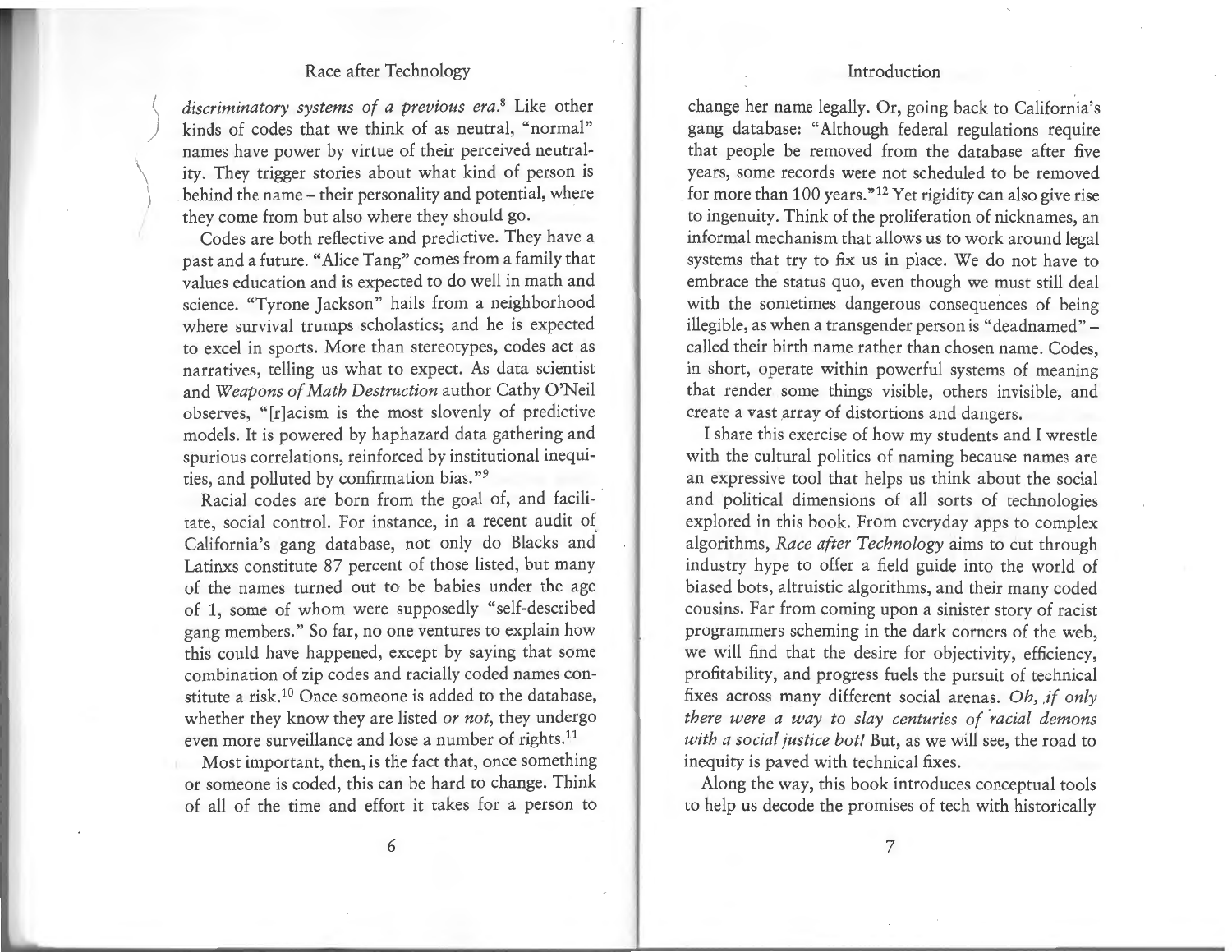# Race after Technology

and sociologically informed skepticism. I argue that tech fixes often hide, speed up, and even deepen discrimination, while appearing to be neutral or benevolent when compared to the racism of a previous era. This set of practices that I call the New Jim Code encompasses a range of discriminatory designs - some that explicitly work to amplify hierarchies, many that ignore and thus replicate social divisions, and a number that aim to fix racial bias but end up doing the opposite.

Importantly, the attempt to shroud racist systems under the cloak of objectivity has been made before. In *The Condemnation of Blackness,* historian Khalil Muhammad (2011) reveals how an earlier "racial data revolution" in the nineteenth century marshalled science and statistics to make a "disinterested" case for White superiority:

Racial knowledge that had been dominated by anecdotal, hereditarian, and pseudo-biological theories of race would gradually be transformed by new social scientific theories of race and society and *new tools of analysis,* namely racial statistics and social surveys. Out of the new methods and data sources, *black criminality*  would emerge, alongside disease and intelligence, as a fundamental measure of black inferiority.13

You might be tempted to see **tht** datafication of injustice in that era as having been much worse than in the present, but I suggest we hold off on easy distinctions because, as we shall see, the language of "progress" is too easily weaponized against those who suffer most under oppressive systems, however sanitized.

Readers are also likely to note how the term New Jim Code draws on *The New Jim Crow,* Michelle Alexander's

(2012) book that makes a case for how the US carceral system has produced a "new racial caste system" by locking people into a stigmatized group through a colorblind ideology, a way of labeling people as "criminals" that permits legalized discrimination against them. To talk of the *new* Jim Crow, begs the question: What of the *old?* "Jim Crow" was first introduced as the title character of an 1832 minstrel show that mocked and denigrated Black people. White people used it not only as a derogatory epithet but also as a way to mark space, "legal and social devices intended to separate, isolate, and subordinate Blacks." 14 And, while it started as a folk concept, it was taken up as an academic shorthand for legalized racial segregation, oppression, and injustice in the US South between the 1890s and the 1950s. It has proven to be an elastic term, used to describe an era, a geographic region, laws, institutions, customs, and a *code* of behavior that upholds White supremacy.<sup>15</sup> Alexander compares the old with the new Jim Crow in a number of ways, but most relevant for this discussion is her emphasis on a shift from explicit racialization to a colorblind ideology that masks the destruction wrought by the carceral system, severely limiting the life chances of those labeled criminals who, by design, are overwhelmingly Black. "Criminal," in this era, is code for Black, but also for poor, immigrant, second-class, disposable, unwanted, detritus.

What happens when this kind of cultural coding gets embedded into the technical coding of software programs? In a now classic study, computer scientist Latanya Sweeney examined how online search results associated Black names with arrest records at a much higher rate than White names, a phenomenon that she

8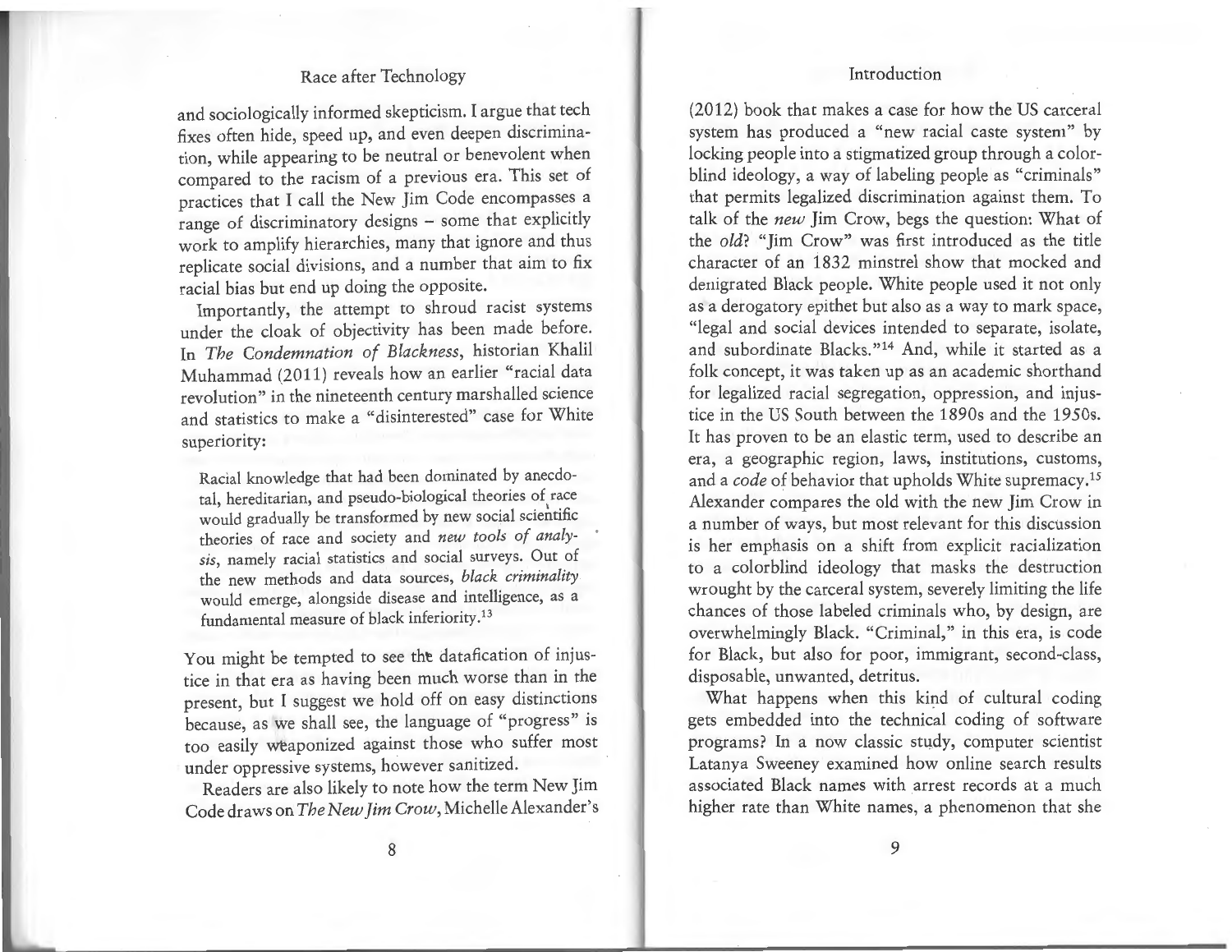# Race after Technology

first noticed when Google-searching her own name; and results suggested she had a criminal record.<sup>16</sup> The lesson? "Google's algorithms were optimizing for the racially discriminating patterns of past users who had clicked on these ads, learning the racist preferences of some users and feeding them back to everyone else."<sup>17</sup> In a technical sense, the writer James Baldwin's insight is prescient: "The great force of history comes from the fact that we carry it within us, are unconsciously controlled by it in many ways, and history is literally *present* in all that we do. "18 And when these technical codes move beyond the bounds of the carceral system, beyond labeling people as "high" and "low" risk criminals, when automated systems from employment, education, healthcare, and housing come to make decisions about people's deservedness for all kinds of opportunities, then tech designers are erecting a digital caste system, structured by existing racial inequities that are not just colorblind, as Alexander warns. These tech advances are sold as morally superior because they pur; port to rise above human bias, even though they could not exist without data produced through histories of exclusion and discrimination.

In fact, as this book shows, colorblindness is no longer even a prerequisite for the New Jim Code. In some cases, technology "sees" racial difference, and this range of vision can involve seemingly positive affirmations or celebrations of presumed cultural differences. And yet we are told that how tech sees "difference" is a more objective reflection of reality than if a mere human produced the same results. Even with the plethora of visibly diverse imagery engendered and circulated through technical advances, particularly social media,

#### Introduction

bias enters through the backdoor of design optimization in which the humans who create the algorithms are hidden from view.

# *Move Slower* ...

Problem solving is at the heart of tech. An algorithm, after all, is a set of instructions, rules, and calculations designed to solve problems. Data for Black Lives co-founder Yeshimabeit Milner reminds us that "[t]he decision to make every Black life count as three-fifths of a person was embedded in the electoral college, an algorithm that continues to be the basis of our current democracy. " 19 Thus, even just deciding *what problem* needs solving requires a host of judgments; and yet we are expected to *pay no attention to the man behind the screen.* <sup>20</sup>

As danah boyd and M. C. Elish of the Data & Society Research Institute posit, "[t]he datasets and models used in these systems are not objective representations of reality. They are the culmination of particular tools, people, and power structures that foreground one way of seeing or judging over another."<sup>21</sup> By pulling back the curtain and drawing attention to forms of coded inequity, not only do we become more aware of the social dimensions of technology but we can work together against the emergence of a digital caste system that relies on our naivety when it comes to the neutrality of technology. This problem extends beyond obvious forms of criminalization and surveillance.<sup>22</sup> It includes an elaborate social and technical apparatus that governs all areas of life.

The animating force of the New Jim Code is that tech designers encode judgments into technical systems but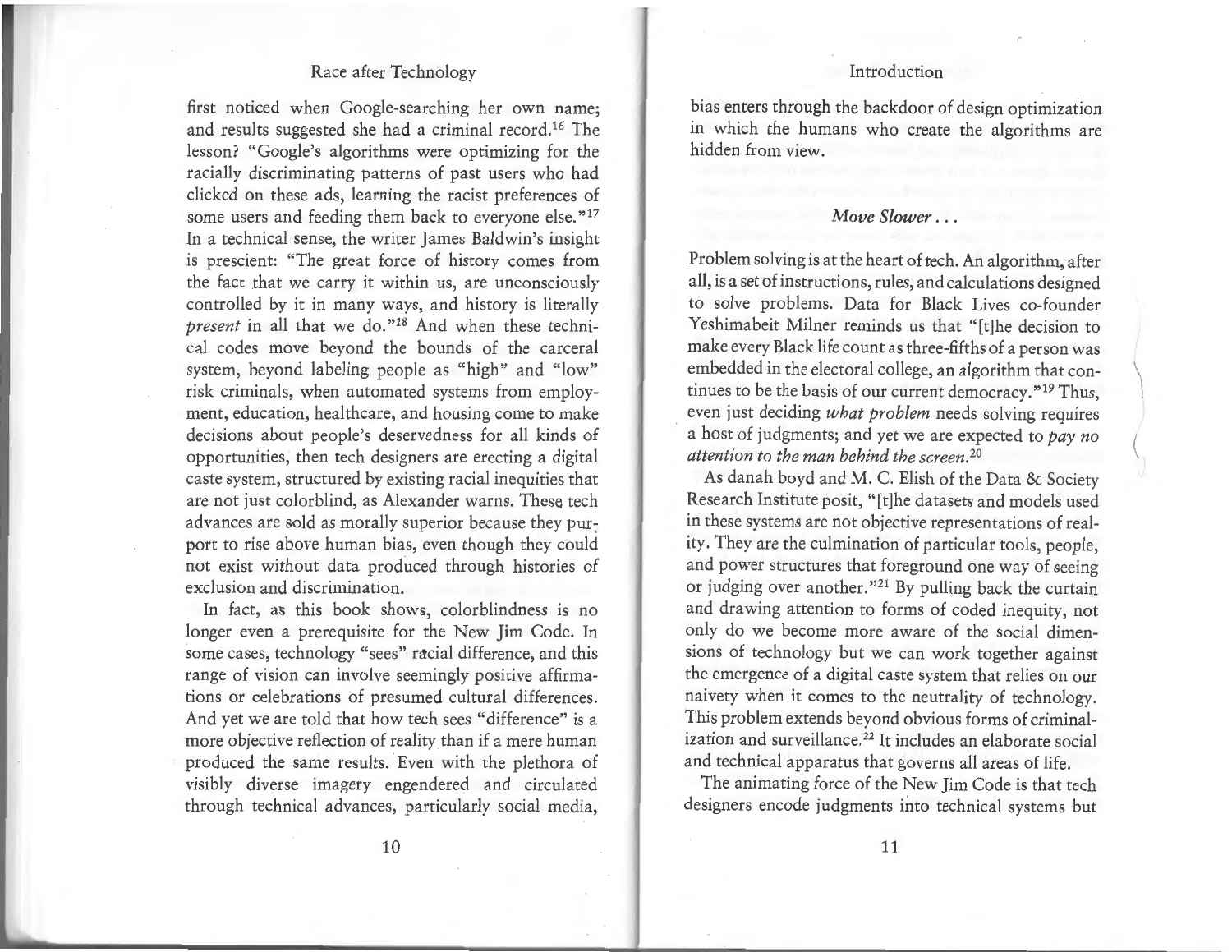# Race after Technology

claim that the racist results of their designs are entirely exterior to the encoding process. Racism thus becomes doubled - magnified and buried under layers of digital denial. There are bad actors in this arena that are easier to spot than others. Facebook executives who denied and lied about their knowledge of Russia's interference in the 2016 presidential election via social media are perpetrators of the most broadcast violation of public trust to date.<sup>23</sup> But the line between bad and "neutral" players is a fuzzy one and there are many tech insiders hiding behind the language of free speech, allowing racist and sexist harassment to run rampant in the digital public square and looking the other way as avowedly bad actors deliberately crash into others with reckless abandon.

For this reason, we should consider how private industry choices are in fact public policy decisions. They are animated by political values influenced strongly by libertarianism, which extols individual autonomy and corporate freedom from government regulation. However, a recent survey of the political views of 606 tech entrepreneurs found that a majority of them favor higher taxes on the rich, social benefits for the poor, single-payer healthcare, environmental regulations, parental leave, immigration protections, and other issues that align with Democratic causes. Yet most of them also staunchly opposed labor unions and government regulation. 24 As one observer put it, "Silicon Valley entrepreneurs don't mind the government regulating other industries, but they prefer Washington to stay out of their own business."<sup>25</sup> For example, while many say they support single-payer healthcare *in theory,* they are also reluctant to contribute to tax revenue that would

 $\sqrt{ }$ 

")

fund such an undertaking. So "political values" here is less about party affiliation or what people believe in the abstract and more to do with how the decisions of tech entrepreneurs impact questions of power, ethics, equity, and sociality. In that light, I think the dominant ethos in this arena is best expressed by Facebook's original motto: "Move Fast and Break Things." To which we should ask: *What about the people and places broken in the process?* Residents of Silicon Valley displaced by the spike in housing costs, or Amazon warehouse workers compelled to skip bathroom breaks and pee in bottles.<sup>26</sup> "Move Fast, Break People, and Call It Progress"?

"Data sharing," for instance, sounds like a positive development, streamlining the bulky bureaucracies of government so the public can access goods and services faster. But access goes both ways. If someone is marked "risky" in one arena, that stigma follows him around much more efficiently, streamlining marginalization. A leading Europe-based advocate for workers' data rights described how she was denied a bank loan despite having a high income and no debt, because the lender had access to her health file, which showed that she had a tumor.<sup>27</sup> In the United States, data fusion centers are one of the most pernicious sites of the New Jim Code, coordinating "data-sharing among state and local police, intelligence agencies, and private companies"<sup>28</sup> and deepening what Stop LAPD Spying Coalition calls the stalker state. Like other techy euphemisms, "fusion" recalls those trendy restaurants where food looks like art. But the clientele of such upscale eateries is rarely the target of data fusion centers that terrorize the residents of many cities.

If private companies are creating public policies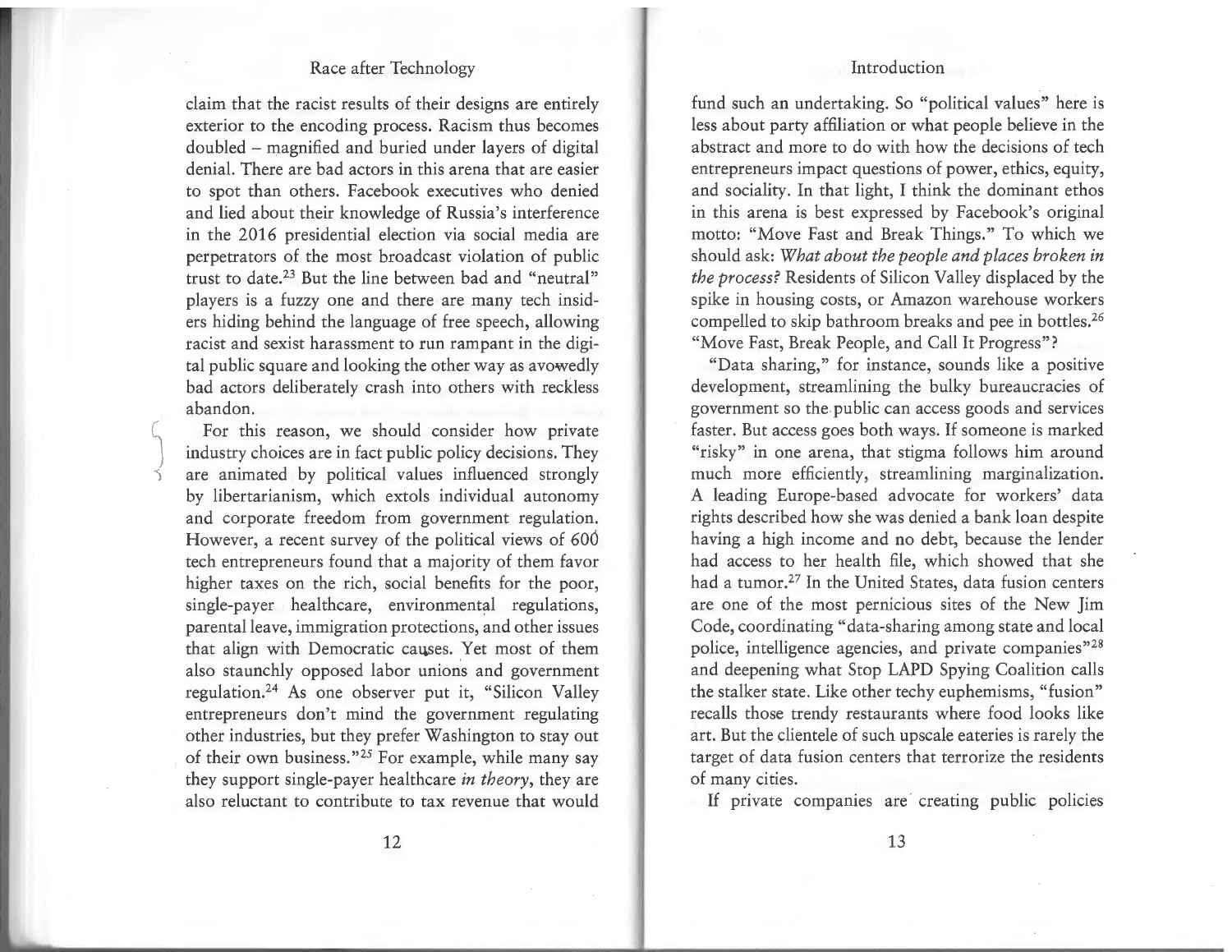# Race after Technology

by other means, then I think we should stop calling ourselves "users." Users *get used.* We are more like unwitting constituents who, by clicking submit, have authorized tech giants to represent our interests. But there are promising signs that the tide is turning.

According to a recent survey, a growing segment of the public (55 percent, up from 45 percent) wants more regulation of the tech industry, saying that it does more to hurt democracy and free speech than help.<sup>29</sup> And company executives are admitting more responsibility for safeguarding against hate speech and harassment on their platforms. For example, Facebook hired thousands more people on its safety and security team and is investing in automated tools to spot toxic content. Following Russia's disinformation campaign using Facebook ads, the company is now "proactively finding and suspending coordinated networks of accounts and pages aiming to spread propaganda, and telling the world about it when it does. The company has enlisted fact-checkers to help prevent fake news from spreading as broadly as *jt*  once did."30

In November 2018, Zuckerberg held a press call to announce the formation of a "new independent body" that users could turn to if they wanted to appeal a decision made to take down their content. But many observers criticize these attempts to address public concerns as not fully reckoning with the political dimensions of the company's private decisions. Reporter Kevin Roose summarizes this governance behind closed doors:

Shorter version of this call: Facebook is starting a judicial branch to handle the overflow for its executive branch, which is also its legislative branch, also the whole thing is a monarchy.<sup>31</sup>

The co-director of the AI Now Research Institute, Kate Crawford, probes further:

Will Facebook's new Supreme Court just be in the US? Or one for every country where they operate? Which norms and laws rule? Do execs get to overrule the decisions? Finally, why stop at user content? Why not independent oversight of the whole system?"<sup>32</sup>

The "ruthless code of secrecy" that enshrouds Silicon Valley is one of the major factors fueling public distrust.33 So, too, is the rabid appetite of big tech to consume all in its path, digital and physical real estate alike. "There is so much of life that remains undisrupted." As one longtime tech consultant to companies including Apple, IBM, and Microsoft put it, "For all intents and purposes, we're only 35 years into a 75 or 8O-year process of moving from analog to digital. The image of Silicon Valley as Nirvana has certainly taken a hit, but the reality is that we the consumers are constantly voting for them."<sup>34</sup> The fact is, the stakes are too high, the harms too widespread, the incentives too enticing, for the public to accept the tech industry's attempts at self-regulation.

It is revealing, in my view, that many tech insiders choose a more judicious approach to tech when it comes to raising their own kids.<sup>35</sup> There are reports of Silicon Valley parents requiring nannies to sign "nophone contracts<sup>"36</sup> and opting to send their children to schools in which devices are banned or introduced slowly, in favor of "pencils, paper, blackboards, and craft materials."37 *Move Slower and Protect People?*  All the while I attend education conferences around the country in which vendors fill massive expo halls to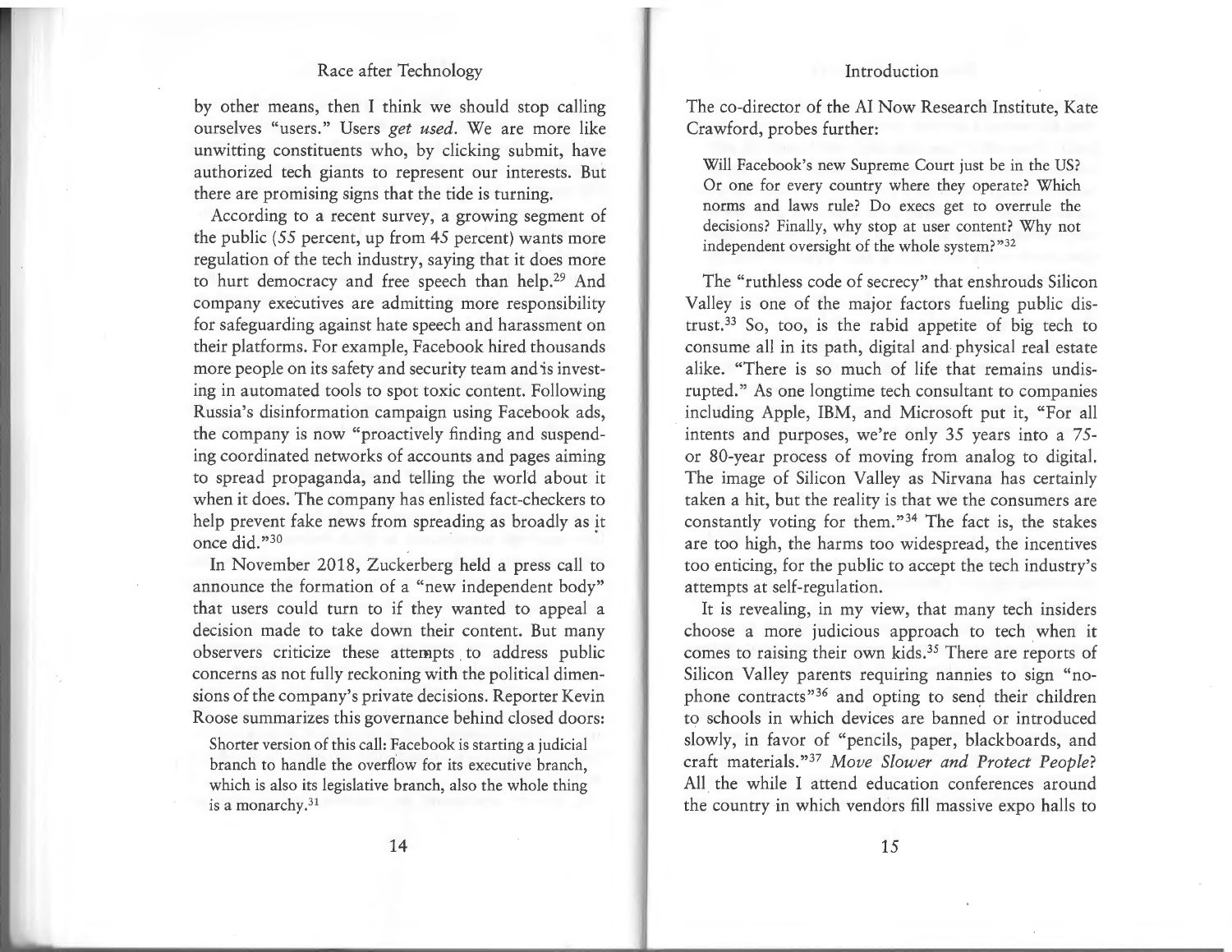# Race after Technology

sell educators the latest products couched in a concern that all students deserve access – yet the most privileged *refuse it?* Those afforded the luxury of opting out are concerned with tech addiction  $-$  "On the scale" between candy and crack cocaine, it's closer to crack cocaine," one CEO said of screens.<sup>38</sup> Many are also wary about the lack of data privacy, because access goes both ways with apps and websites that track users' information.

In fact the author of *The Art of Computer Programming,* the field's bible (and some call Knuth himself "the Yoda of Silicon Valley"), recently commented that he feels "algorithms are getting too prominent in the world. It started out that computer scientists were worried nobody was listening to us. Now I'm worried that too many people are listening."<sup>39</sup> To the extent that social elites are able to exercise more control in this arena (at least for now), they also position themselves as digital elites within a hierarchy that allows some modicum of informed refusal at the very top. For the rest of us, nanny contracts and Waldorf tuition are not an option, which is why the notion of <sup>a</sup>*personal* right to refuse *privately* is not a tenable solution.<sup>40</sup>

The New Jim Code will not be thwarted by simply revising user agreements, as mpst companies attempted to do in the days following Zuckerberg's 2018 congressional testimony. And more and more young people seem to know that, as when Brooklyn students staged a walkout to protest a Facebook-designed online program, saying that "it forces them to stare at computers for hours and 'teach ourselves,"' guaranteeing only  $10-15$  minutes of "mentoring" each week!<sup>41</sup> In fact these students have a lot to teach us about refusing tech fixes for complex social problems that come packaged in catchphrases like "personalized learning. "42 They are sick and tired of being atomized and quantified, of having their personal uniqueness sold to them, one "tailored" experience after another. They're not buying it. Coded inequity, in short, can be met with collective defiance, with resisting the allure of (depersonalized) personalization and asserting, in this case, the sociality of learning. This kind of defiance calls into question a libertarian ethos that assumes what we all *really* want is to be left alone, screen in hand, staring at reflections of ourselves. Social theorist Karl Marx might call tech personalization our era's opium of the masses and encourage us to "just say no," though he might also point out that not everyone is in an equal position to refuse, owing to existing forms of stratification. *Move slower and empower people.* 

# *Tailoring: Targeting*

In examining how different forms of coded inequity take shape, this text presents a case for understanding race itself as a kind of tool – one designed to stratify and sanctify social injustice as part of the architecture of everyday life. In this way, this book challenges us to question not only the technologies we are sold, but also the ones we manufacture ourselves. For most of US history, White Americans have used race as a tool to denigrate, endanger, and exploit non-White people - openly, explicitly, and without shying away from the deadly demarcations that racial imagination brings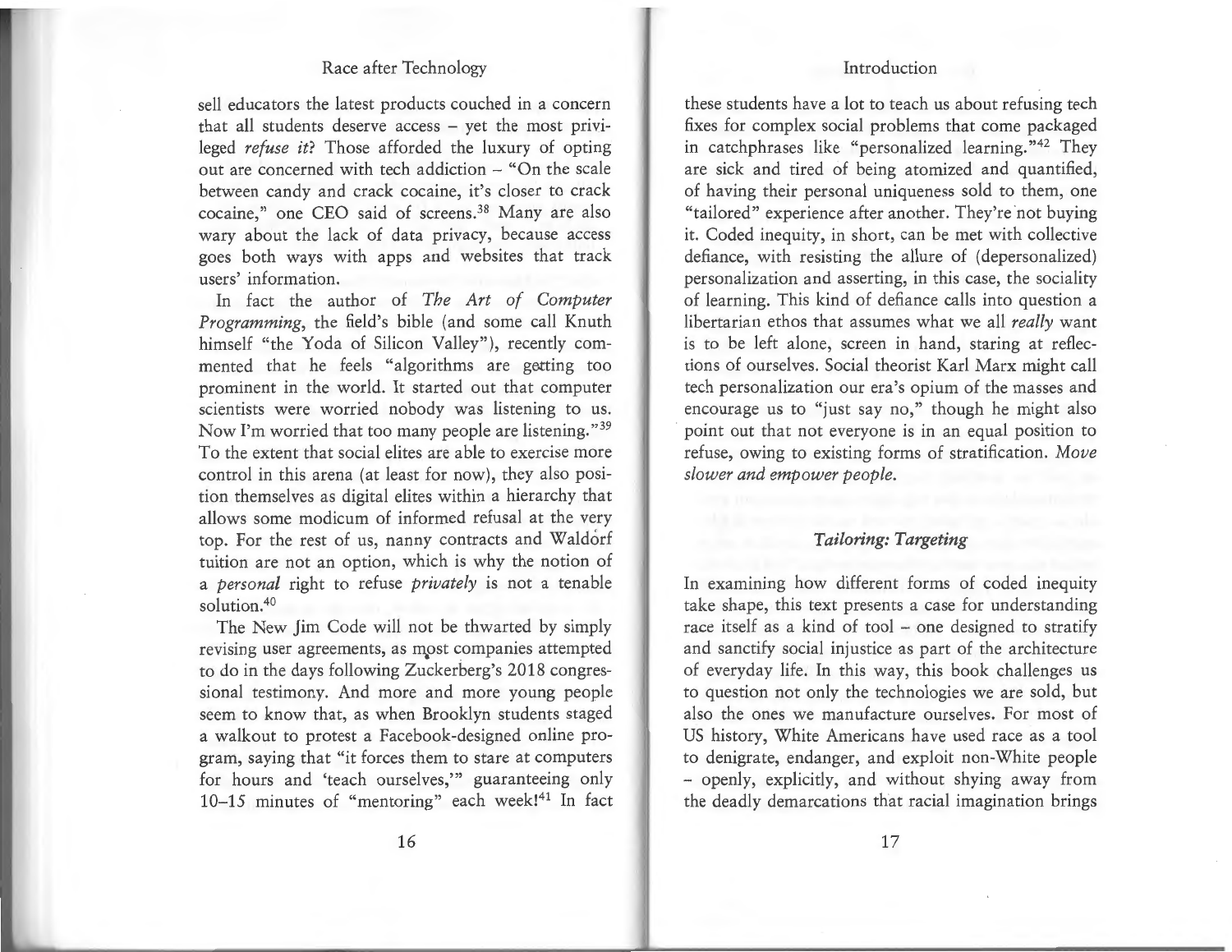# Race after Technology

to life. And, while overt White supremacy is proudly reasserting itself with the election of Donald Trump in 2016, much of this is newly cloaked in the language of White victimization and false equivalency. What about a White history month? White studies programs? White student unions? No longer content with the power of invisibility, a vocal subset of the population wants to be recognized and celebrated as White - a backlash against the civil rights gains of the mid-twentieth century, the election of the country's first Black president, diverse representations in popular culture, and, more fundamentally, a refusal to comprehend that, as Baldwin put it, "white is a metaphor for power," unlike any other color in the rainbow. <sup>43</sup>

The dominant shift toward multiculturalism has been marked by a move away from one-size-fits-all mass marketing toward ethnically tailored niches that capitalize on calls for diversity. For example, the Netflix movie recommendations that pop up on your screen can entice Black viewers, by using tailored movie posters of Black supporting cast members, to get you to click on an option that you might otherwise pass on.<sup>44</sup> Why bother with broader structural changes in casting and media representation, when marketing gurus can make Black actors *appear* more visible than they really are in the actual film? It may be that the hashtag #OscarsSo White drew attention to the overwhelming Whiteness of the Academy Awards, but, so long as algorithms become more tailored, the public will be given the illusion of progress.<sup>45</sup>

Importantly, Netflix and other platforms that thrive on tailored marketing do not need to ask viewers about their race, because they use prior viewing and search

histories as proxies that help them predict who will be attracted to differently cast movie posters. Economic recognition is a ready but inadequate proxy for political representation and social power. This transactional model of citizenship presumes that people's primary value hinges on the ability to spend money and, in the digital age, expend attention ... browsing, clicking, buying. This helps explain why different attempts to opt out of tech-mediated life can itself become criminalized, as it threatens the digital order of things. Analog is antisocial, with emphasis on *anti* ... "what are you trying to hide?"

Meanwhile, multiculturalism's proponents are usually not interested in facing White supremacy head on. Sure, movies like *Crazy Rich Asians* and TV shows like *Black-ish, Fresh off the Boat,* and *The Goldbergs*  do more than target their particular demographics; at times, they offer incisive commentary on the racialethnic dynamics of everyday life, drawing viewers of all backgrounds into their stories. Then there is the steady stream of hits coming out of Shondaland that deliberately buck the Hollywood penchant for typecasting. In response to questions about her approach to shows like *Grey's Anatomy* and *Scandal,* Shonda Rhimes says she is not trying to diversify television but to normalize it: "Women, people of color, LGBTQ people equal WAY more than 50 percent of the population. Which means it ain't out of the ordinary. I am making the world of television look NORMAL. " <sup>46</sup>

But, whether TV or tech, cosmetic diversity too easily stands in for substantive change, with a focus on feelgood differences like food, language, and dress, not on systemic disadvantages associated with employment,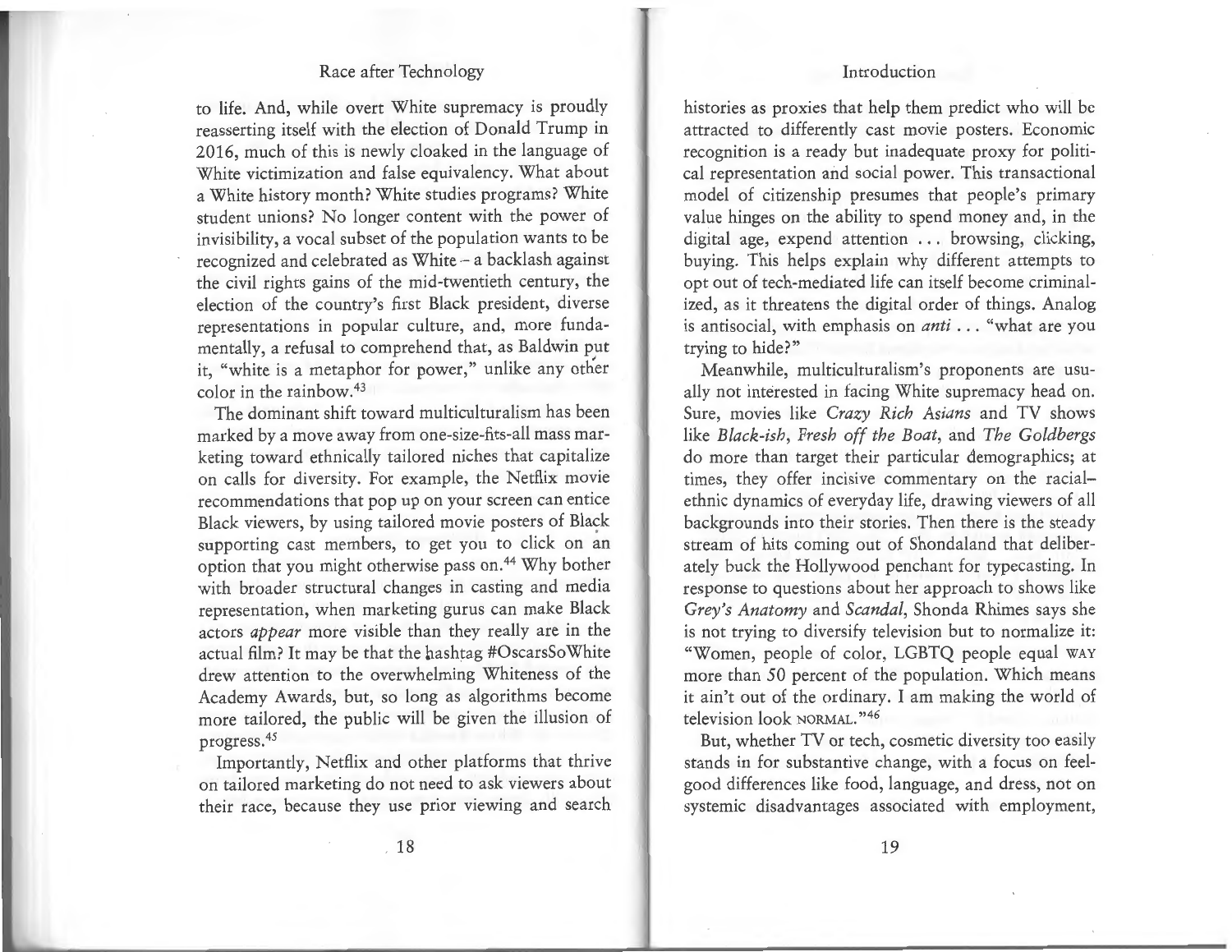# Race after Technology

education, and policing. Celebrating diversity, in this way, usually avoids sober truth-telling so as not to ruin the party. Who needs to bother with race or sex disparities in the workplace, when companies can capitalize on stereotypical differences between groups?

The company BIC came out with a line of "BICs For Her" pens that were not only pink, small, and bejeweled, but priced higher than the non-gendered ones. Criticism was swift. Even *Business Insider,* not exactly known as a feminist news outlet, chimed in: "Finally, there's a lady's pen that makes it possible for the gentler sex to write on pink, scented paper: Bic for Her. Remember to dot your i's with hearts or smiley faces, girls!" Online reviewers were equally fierce and funny:

Finally! For years I've had to rely on pencils, or at worst, a twig and some drops of my feminine blood to write down recipes (the only thing a lady should be writing ever) ... I had despaired of ever being able to write down said recipes in a permanent manner, though my men-folk assured me that I "shouldn't worry yer pretty little head." But, AT LAST! Bic, the great liberator, has released a womanly pen that my gentle baby hands can use without fear of unlady-like callouses and bruises. Thank you, Bic!<sup>47</sup>

No, thank you, anonymous reviewers! But the last I checked, ladies' pens are still available for purchase at a friendly online retailer near you, though packaging now includes a nod to "breast cancer awareness," or what is called pinkwashing – the co-optation of breast cancer to sell products or provide cover for questionable political campaigns.<sup>48</sup>

Critics launched a similar online campaign against

an IBM initiative called Hack a Hair Dryer. In the company's efforts to encourage girls to enter STEM professions, they relied on tired stereotypes of girls and women as uniquely preoccupied with appearance and grooming:

Sorry @IBM i'm too busy working on lipstick chemistry and writing down formula with little hearts over the i s to #HackAHairDryer"49

Niche marketing, in other words, has a serious downside when tailoring morphs into targeting and stereotypical containment. Despite decades of scholarship on the social fabrication of group identity, tech developers, like their marketing counterparts, are encoding race, ethnicity, and gender as immutable characteristics that can be measured, bought, and sold. Vows of colorblindness are not necessary to shield coded inequity if we believe that scientifically calculated differences are somehow superior to crude human bias.

Consider this ad for ethnicity recognition software developed by a Russian company, NTech Lab - which beats Google's Facenet as the world's best system for recognition, with 73.3 percent accuracy on 1 million faces (Figure  $0.1$ ).<sup>50</sup> NTech explains that its algorithm has "practical applications in retail, healthcare, entertainment and other industries by delivering accurate and timely demographic data to enhance the quality of service"; this includes targeted marketing campaigns and more.<sup>51</sup>

What N-Tech does not mention is that this technology is especially useful to law enforcement and immigration officials and can even be used at mass sporting and cultural events to monitor streaming video feed.<sup>52</sup> This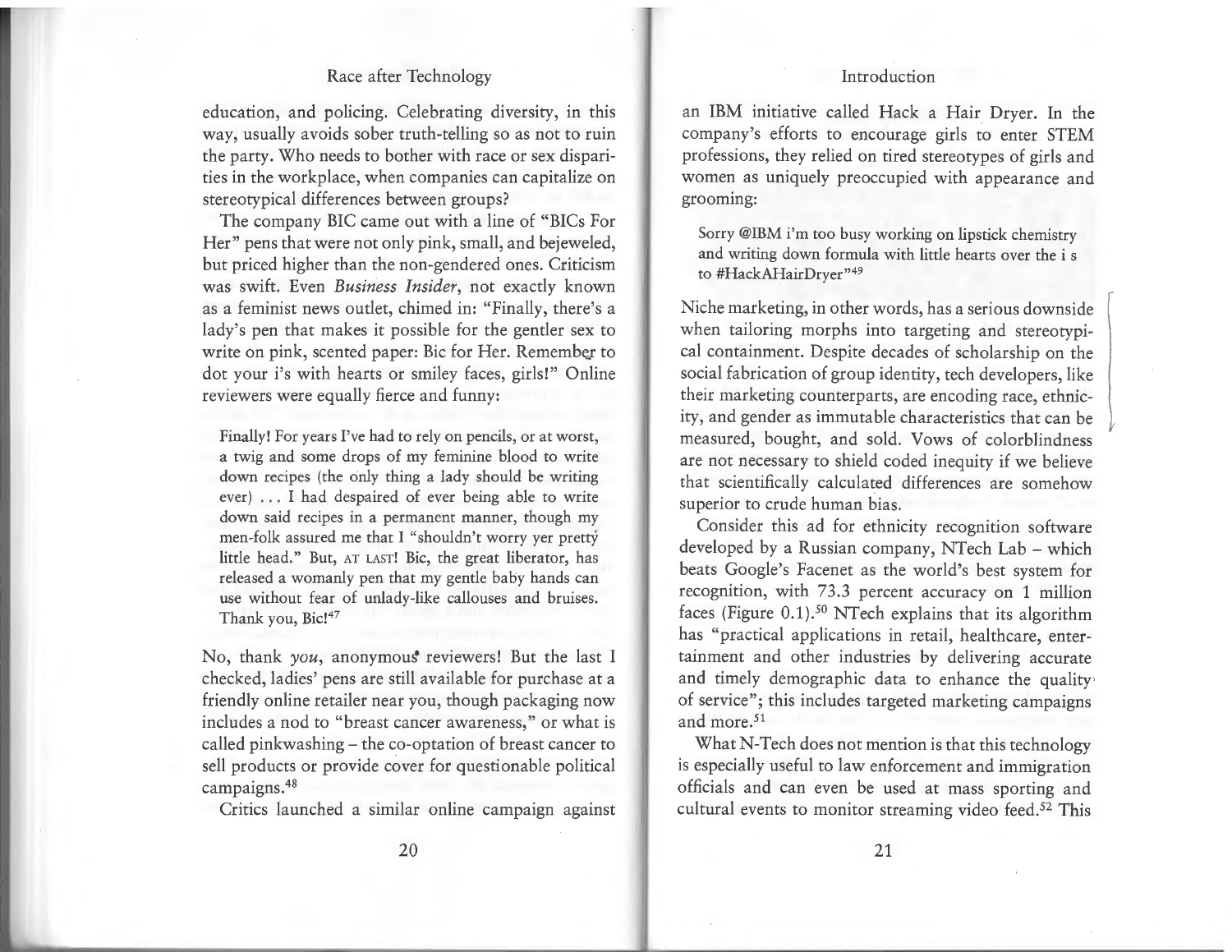# Race after Technology



**Figure 0.1** N-Tech Lab, Ethnicity Recognition *Source:* Twitter @morlO, May 12, 2018, 5:46 p.m.

shows how multicultural representation, marketed as an individualistic and fun experience, can quickly turn into criminalizing misrepresentation. While some companies such as NTech are already being adopted for purposes of policing, other companies, for example "Diversity Inc," which I will introduce in the next chapter, are squarely in the ethnic marketing business, and some are even developing techniques to try to bypass human bias. What accounts for this proliferation of racial codification?

#### *Why Now?*

Today the glaring gap between egalitarian principles and inequitable practices is filled with subtler forms of discrimination that give the illusion of progress and neutrality, even as coded inequity makes it easier and faster to produce racist outcomes. Notice that I said outcomes and not beliefs, because it is important for us

to assess how technology can reinforce bias by what it does, regardless of marketing or intention. But first we should acknowledge that intentional and targeted forms of White supremacy abound!

As sociologist Jessie Daniels documents, White nationalists have ridden the digital wave with great success. They are especially fond of Twitter and use it to spread their message, grow their network, disguise themselves online, and generate harassment campaigns that target people of color, especially Black women.<sup>53</sup> Not only does the design of such platforms enable the "gamification of hate" by placing the burden on individual users to report harassers; Twitter's relatively hands-off approach when it comes to the often violent and hate-filled content of White supremacists actually benefits the company's bottom line.

This is a business model in which more traffic equals more profit, even if that traffic involves violently crashing into other users - as when *Ghostbusters* star Leslie Jones received constant threats of rape and lynching after noted White supremacist Milo Yiannopoulos rallied a digital mob against her: a high-profile example of the macro-aggressions that many Black women experi ence on social media every day.<sup>54</sup> In Daniels' words, "[s]imply put, White supremacists love Twitter because Twitter loves them back. "55 Jones for her part reached out to her friend, Twitter's CEO Jack Dorsey; and Dorsey is now considering artificial intelligence **(Al)** of the kind used on Instagram to identify hate speech and harassment. <sup>56</sup>

And, while the use of social media to amplify and pread obvious forms of racial hatred is an ongoing problem that requires systematic interventions, it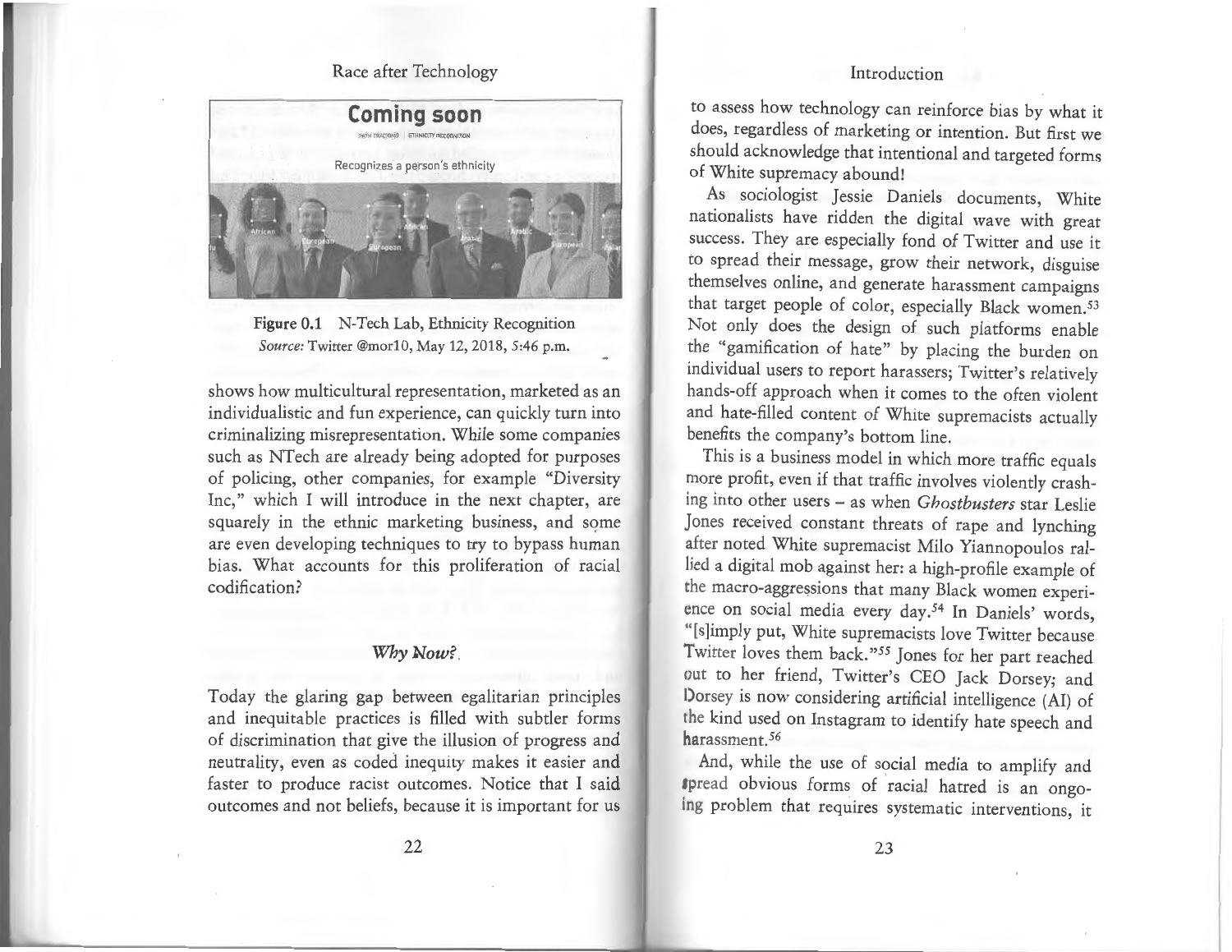# Race after Technology

is also the most straightforward to decode, literally. For example, White supremacists routinely embed seemingly benign symbols in online content, cartoon characters or hand signs, that disseminate and normalize their propaganda. However, these are only the most visible forms of coded inequity in which we can identify the intentions of self-proclaimed racists. The danger, as I see it, is when we allow these more obvious forms of virulent racism to monopolize our attention, when the equivalent of slow death - the subtler and even alluring forms of coded inequity - get a pass. My book hopes to focus more of our attention *(* on this New Jim Code.

Today explicitly racist laws are no longer on the books, yet racism continues in many areas of life as a result of a vast carceral apparatus that facilitates legal discrimination against those "marked" with a criminal record. So, while Black people in the abstract enjoy greater freedom of movement, in practice many are immobilized by an elaborate penal system. Not only those who are convicted, but entire families and communities are stigmatized and penalized by association - they carry a badge of dishonor with widespread consequences, such as restrictions on where people can live, work, and move around.<sup>57</sup> This is the paradox Michelle Alexander documents: the. legalized discrimination afforded by the US penal system at a time when de jure segregation is no longer acceptable. Thanks to the work of Alexander and many others, social awareness about the carceral system is growing and people are looking for "more humane" alternatives, such as ankle monitors, and "more objective" measures, such as crime prediction software, to decide who should be caged and

for how long. As widespread concern over mass incarceration increases, people are turning to technological fixes that encode inequity in a different form.

Growing exposure of social problems is fueling new forms of obfuscation. For instance, public discourse is filled with frequent and widespread condemnation of blatant acts of racism, albeit often euphemized through the language of "racial incidents." No longer limited to television or newspapers, condemnation on social media makes the practice of "dragging" people through the virtual public square easier and swifter. Viral hashtags and memes allow almost anyone to publicize racist transgressions, sometimes as they are happening, with the potential for news to spread globally in a matter of minutes. Dragging can be entertaining, and it is profitable for corporations by driving up clicks; but it is also cathartic for those who previously had their experiences of racism questioned or dismissed. It offers a collective ritual, which acknowledges and exposes the everyday insults and dangers that are an ongoing part of Black life. Video recordings, in particular, position viewers as witnesses whose judgment may have political and professional repercussions for those whose blatant racist actions are on view.

For example, in the spring of 2018, the TV network ABC cancelled the revival of the sitcom *Roseanne,*  after the show's eponymous lead actress, Roseanne Barr, tweeted a series of racist messages ending with one that directed racially coded slurs at Valerie Jarrett, former advisor to Barack Obama. Hashtags like #CancelRoseanne operate like a virtual public square in which response to racial insults are offered and debated. Memes, too, are an effective tool for dragging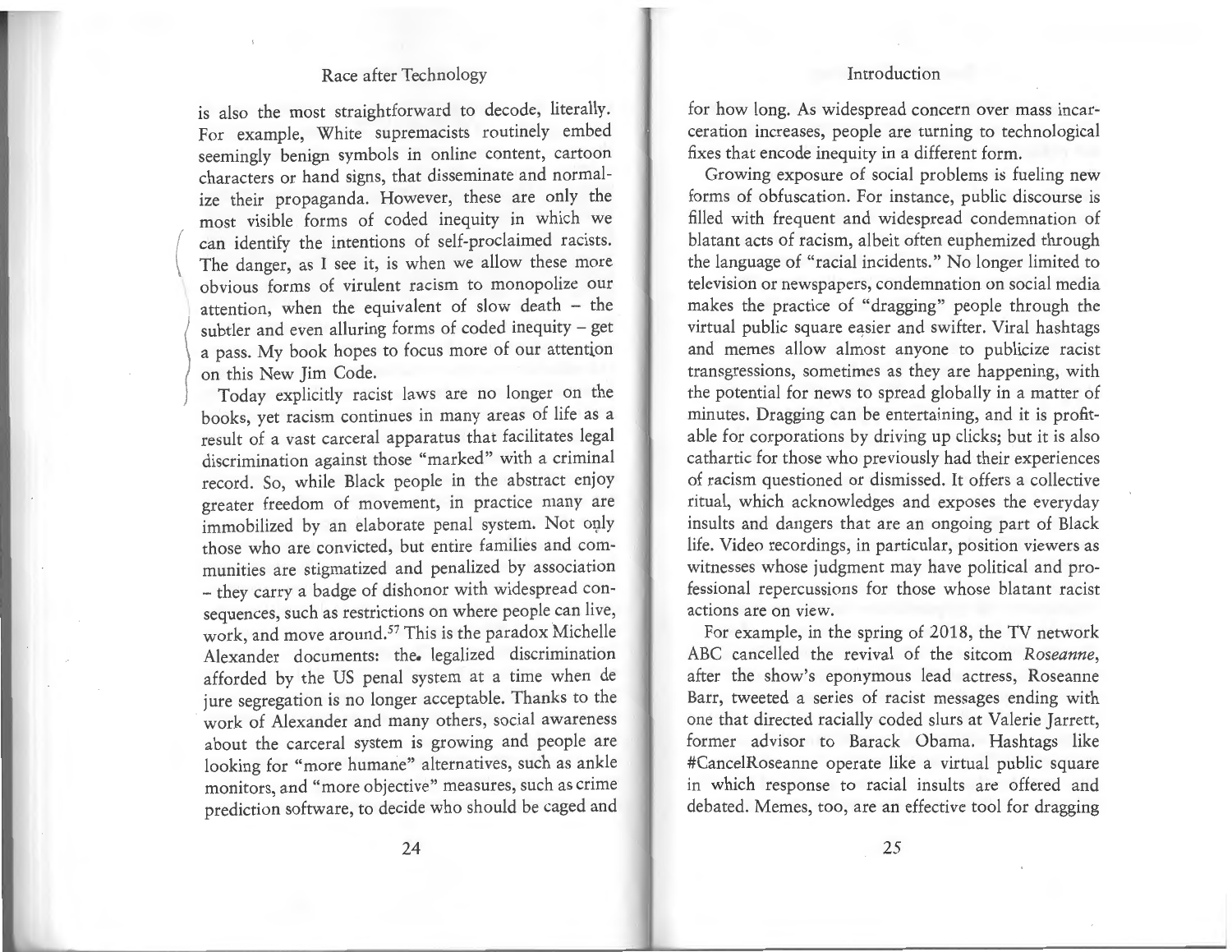# Race after Technology

racism. One of the most creative and comedic depicts a White woman at Oakland's Lake Merritt who called the police on a Black man who was barbecuing with the "wrong" type of grill. BBQBecky's image from the video recording has been cut and pasted at the scene of many "crimes" - she is depicted calling the police on the 1963 March on Washington, on Rosa Parks sitting on the bus, on Michelle and Barack Obama getting sworn into office, and even on the Black Panther as he greets cheering crowds at the Wakanda waterfalls - among many other faux offenses.

In a context in which people are able to voice their discontent and expose the absurdity of everyday insults, the pervasiveness of race talk can serve as a proxy for more far-reaching social progress. Paradoxically, as platforms like Twitter, Instagram, and YouTube give more opportunities to put blatant acts of racism on trial, many of these same companies encode more insidious forms of inequity in the very design of their products and services. By drawing our attention to Roseanne-like slurs or BBQBecky-like citizen policing, dragging may obscure how the New Jim Code operates behind the scenes.

Similarly, the hypervisibility of Black celebrities, athletes, and politicians can mask the widespread disenfranchisement of Black communities through de facto segregation and the punishment apparatus. How can a society filled with millions of people cheering for LeBron, singing along to Beyoncé, tuning in to Oprah, and pining for the presidency of Obama be ... racist? But alas, "Black faces in high places" is not an aberration but a key feature of a society structured by White supremacy.<sup>58</sup> In hindsight, we would not point to the

prominence of Black performers and politicians in the early twentieth century as a sign that racism was on the decline. But it is common to hear that line of reasoning today.

Tokenism is not simply a distraction from systemic domination. Black celebrities are sometimes recruited to be the (Black) face of technologies that have the potential to deepen racial inequities. For example, in 2018 Microsoft launched a campaign featuring the rapper Common to promote AI:

Today, right now, you have more power at your fingertips than entire generations that came before you. Think about that. That's what technology really is. It's possibility. It's adaptability. It's capability. But in the end it's only a tool. What's a hammer without a person who swings it? It's not about what technology can do, it's about what you can do with it. You're the voice, and it's the microphone. When you're the artist, it's the paintbrush. We are living in the future we always dreamed of ... AI empowering us to change the world we see ... So here's the question: What will you do with it?<sup>59</sup>

Savvy marketing on the part of Microsoft, for sure. What better aesthetic than a Black hip-hop artist to represent AI as empowering, forward-thinking,  $\text{cool}$  – the antithesis of anti-Black discrimination? Not to mention that, as an art form, hip-hop has long pushed the boundaries of technological experimentation through beatboxing, deejaying, sampling, and more. One could imagine corporate-sponsored rap battles between artists and AI *coming to a platform near you.* The democratizing ethos of Common's narration positions the listener as a protagonist in a world of AI, one whose voice can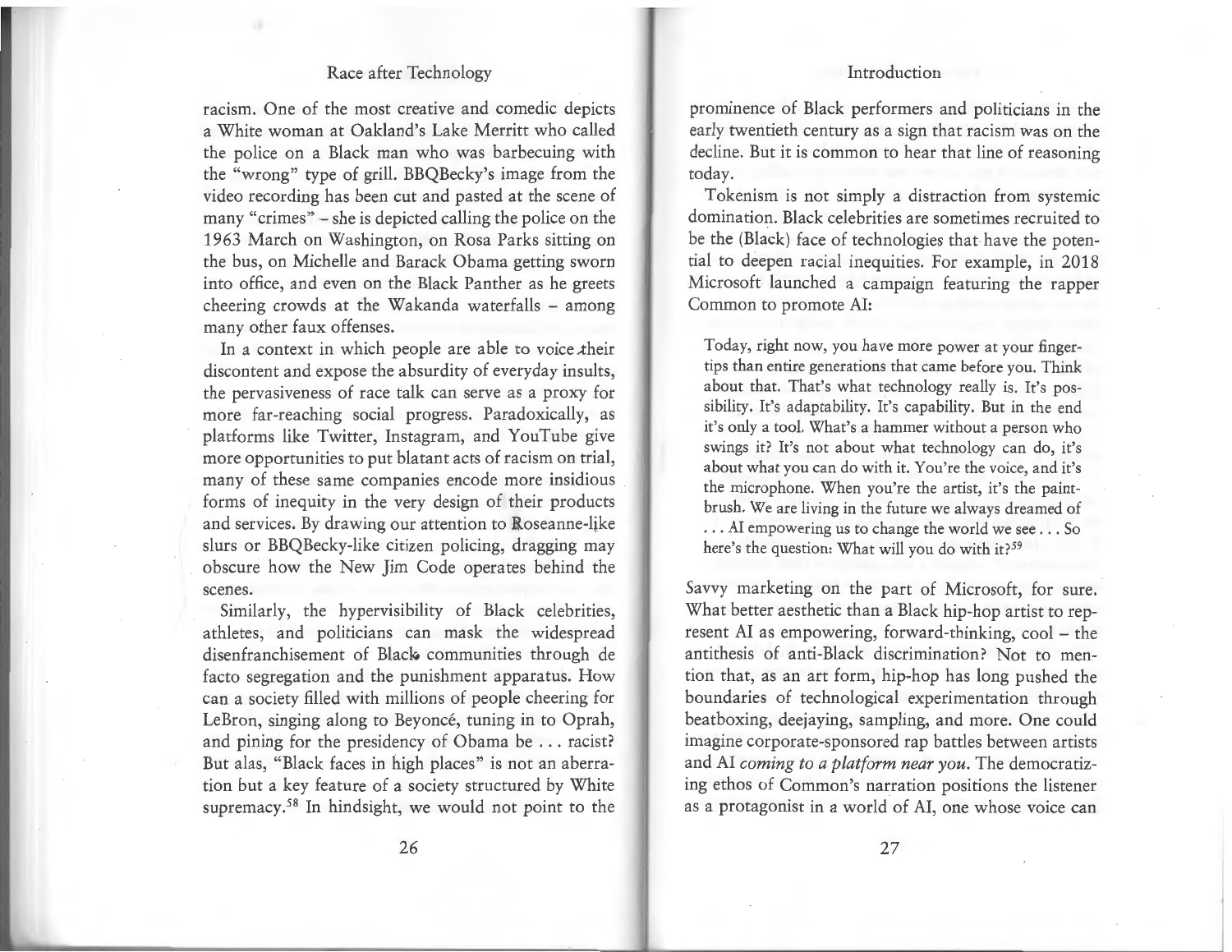# Race after Technology

direct the development of this tool even though rarely a day goes by without some report on biased bots. So what is happening behind the screens?

A former Apple employee who noted that he was "not Black or Hispanic" described his experience on a team that was developing speech recognition for Siri, the virtual assistant program. As they worked on different English dialects - Australian, Singaporean, and Indian English - he asked his boss: "What about African American English?" To this his boss responded: "Well, Apple products are for the premium market." And this happened in 2015, "one year after [the rapper] Dr. Dre sold Beats by Dr. Dre to Apple for a billion dollars." The irony, the former employee seemed to imply, was that the company could somehow devalue *and* value Blackness at the same time.<sup>60</sup> It is one thing to capitalize on the coolness of a Black artist to sell (overpriced) products and quite another to engage the cultural specificity of Black people enough to enhance the underlying design of a widely used technology. This is why the notion that tech bias is "unintentional" 'or "unconscious" obscures the reality - that there is no way to create something without some intention and intended user in mind (a point I will return to in the next chapter).

For now, the Siri example helps to highlight how just having a more diverse team is an inadequate solution to discriminatory design practices that grow out of the interplay of racism and capitalism. Jason Mars, a Black computer scientist, expressed his frustration saying, "There's a kind of pressure to conform to the prejudices of the world ... It would be interesting to have a black guy talk [as the voice for his app], but we

don't want to create friction, either. First we need to sell products."<sup>61</sup> How does the fist-pumping empowerment of Microsoft's campaign figure in a world in which the voices of Black programmers like Mars are treated as ' conflict-inducing? Who gets muted in this brave new world? The view that "technology is a neutral tool" ignores how race also functions like a tool, structuring whose literal voice gets embodied in AI. In celebrating diversity, tokenistic approaches to tech development fail to acknowledge how the White aesthetic colors AI. The "blandness" of Whiteness that some of my students brought up when discussing their names is treated by programmers as normal, universal, and appealing. The invisible power of Whiteness means that even a Black computer scientist running his own company who earnestly wants to encode a different voice into his app is still hemmed in by the desire of many people for Whitesounding voices.

So, as we work to understand the New Jim Code, it is important to look beyond marketing rhetoric to the realities of selling and targeting diversity. One of the companies, Diversity, Inc., which I will discuss in more detail in Chapter 1, creates software that helps other companies and organizations tailor marketing campaigns to different ethnic groups. In the process it delineates over 150 distinct ethnicities and "builds" new ones for companies and organizations that want to market their goods or services to a subgroup not already represented in the Diversity, Inc. database. Technologies do not just reflect racial fault lines but can be used to reconstruct and repackage social groupings in ways that seem to celebrate difference. But would you consider this laudable or exploitative, opportunistic or oppressive?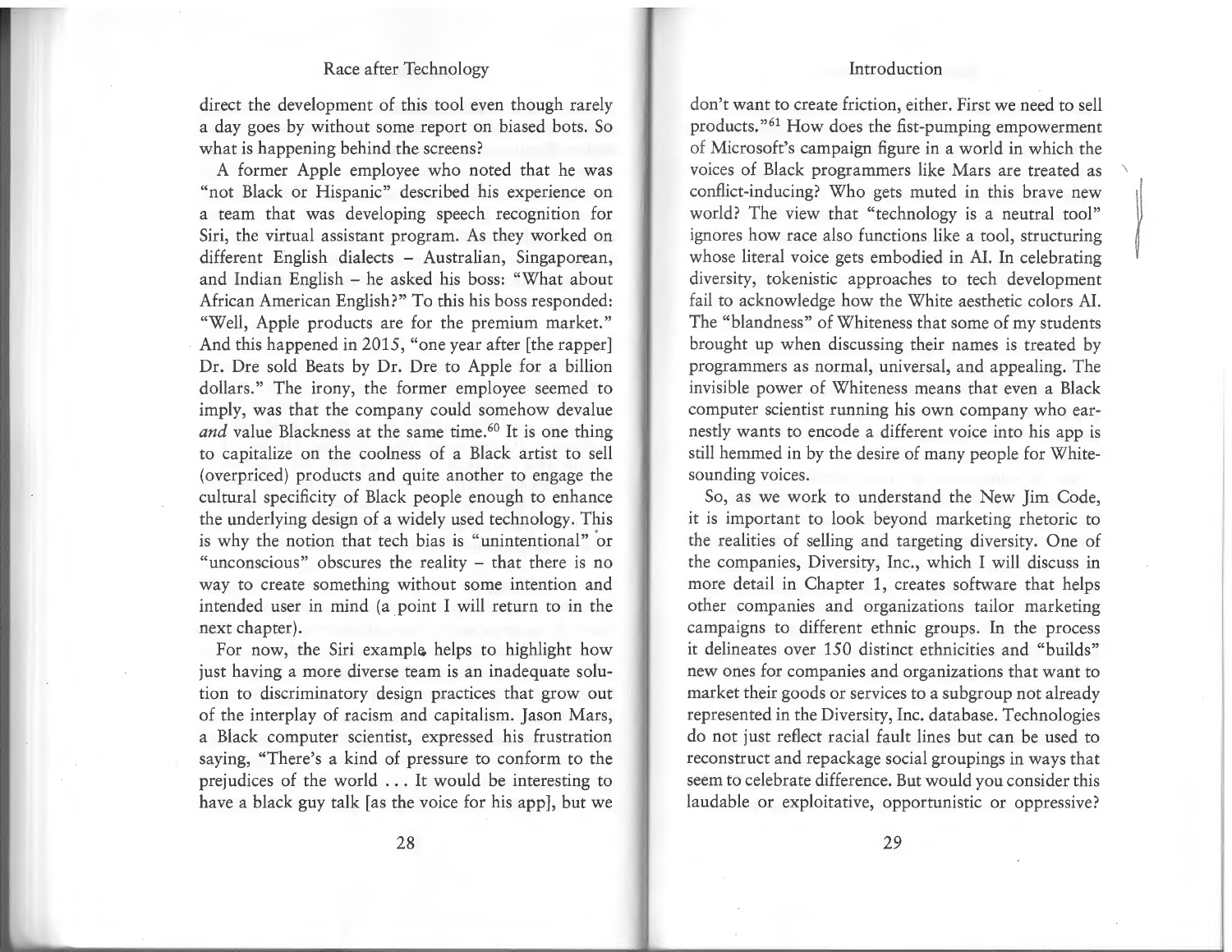# Race after Technology

And who ultimately profits from the proliferation of ethnically tailored marketing? These are questions we will continue to wrestle with in the pages ahead.

Finally, the New Jim Code is part of a broader push toward privatization where efforts to cut costs and maximize profits, often at the expense of other human needs, is a guiding rationale for public and private sectors alike.<sup>62</sup> Computational approaches to a wide array of problems are seen as not only good but necessary, and a key feature of cost-cutting measures is the outsourcing of decisions to "smart" machines. Whether deciding which teacher to hire or fire or which loan applicant to approve or decline, automated systems are alluring because they seem to remove the burden from gatekeepers, who may be too overworked or too biased to make sound judgments. Profit maximization, in short, is rebranded as bias minimization.

I

l

l

i

But the outsourcing of human decisions is, at once, the insourcing of coded inequity. As philosopher and sociologist Herbert Marcuse remarked, "[t]echnological rationality has become political rationality." Considering Marcuse's point, as people become more attuned to racial biases in hiring, firing, loaning, policing, and a whole host of consequential decisions  $-$  an awareness we might take to be a sign of social progress – this very process also operates as a kine of opportunity for those who seek to manage social life more efficiently. The potential for bias creates a demand for more efficient and automated organizational practices, such as the employment screening carried out by  $AI - an example$ we will explore in more depth. Important to this story is the fact that power operates at the level of institutions and individuals - our political and mental structures

- shaping citizen-subjects who prioritize efficiency over equity.

It is certainly the case that algorithmic discrimination is only one facet of a much wider phenomenon, in which what it means to be human is called into question. What do "free will" and "autonomy" mean in a world in which algorithms are tracking, predicting, and persuading us at every turn? Historian Yuval Noah Harari warns that tech knows us better than we know ourselves, and that "we are facing not just a technological crisis but a <sup>p</sup>hilosophical crisis."63 This is an industry with access to data and capital that exceeds that of sovereign nations, throwing even that sovereignty into question when such technologies draw upon the science of persuasion to track, addict, and manipulate the public. We are talking about a redefinition of human identity, autonomy, core constitutional rights, and democratic principles more broadly. <sup>64</sup>

In this context, one could argue that the racial dimensions of the problem are a subplot of (even a distraction from) the main action of humanity at risk. But, as philosopher Sylvia Wynter has argued, our very notion of what it means to be human is fragmented by race and other axes of difference. She posits that there are different "genres" of humanity that include "full humans, not-quite humans, and nonhumans,"<sup>65</sup> through which racial, gendered, and colonial hierarchies are encoded. The pseudo-universal version of humanity, "the Man," she argues, is only *one* form, and that it is predicated on anti-Blackness. As such, Black humanity and freedom entail thinking and acting beyond the dominant genre, which could include telling different stories about the past, the present, and the future.<sup>66</sup>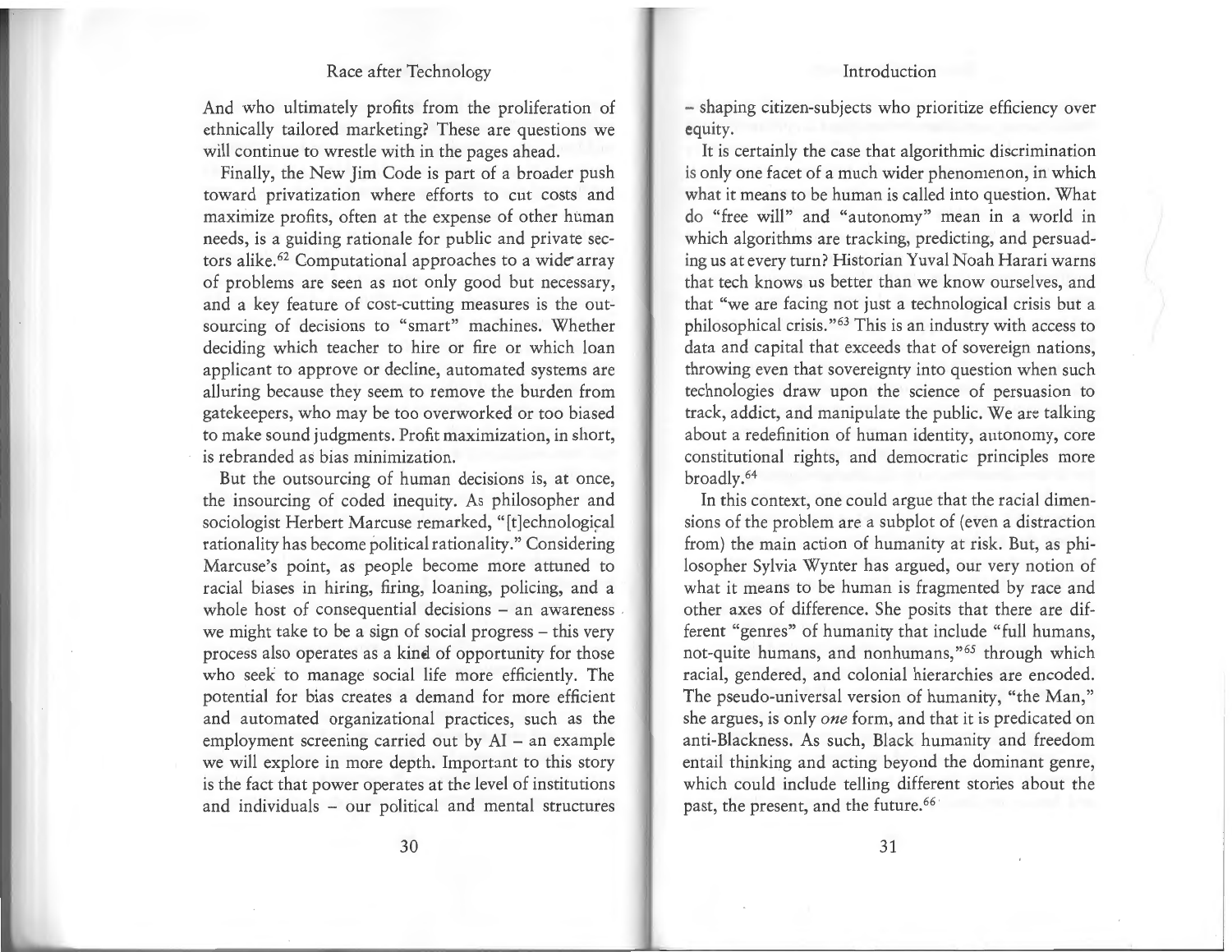# Race after Technology

But what does this have to do with coded inequity? First, it's true, anti-Black technologies do not necessarily limit their harm to those coded Black.<sup>67</sup> However, a universalizing lens may actually hide many of the dangers of discriminatory design, because in many ways Black people *already* live in the future.<sup>68</sup> The plight of Black people has consistently been a harbinger of wider processes - bankers using financial technologies-to prey on Black homeowners, law enforcement using surveillance technologies to control Black neighborhoods, or politicians using legislative techniques to disenfranchise Black voters - which then get rolled out on an even wider scale. An #AllLivesMatter approach to technology is not only false inclusion but also poor planning, especially by those who fancy themselves as futurists.

·,,

I *)* 

> Many tech enthusiasts wax poetic about a posthuman world and, indeed, the expansion of big data analytics, predictive algorithms, and AI, animate digital dreams of living beyond the human mind and body - even beyond human bias and racism. *But posthumanist visions assume that we have all had a chance to be human.* How nice it must be ... to be so tired of living mortally that one dreams of immortality. Like so many other "posts" (postracial, postcolonial, etc.), posthumanism grows out of the Man's experience. This means that, by decoding the racial dimensions of.technology and the way in which different genres of humanity are constructed in the process, we gain a keener sense of the architecture of power - and not simply as a top-down story of powerful tech companies imposing coded inequity onto an innocent public. This is also about how we (click) submit, because of all that we seem to gain by having our choices and behaviors tracked, predicted, and racialized. The

director of research at Diversity, Inc. put it to me like this: "Would *you* really want to see a gun-toting White man in a Facebook ad?" Tailoring ads makes economic sense for companies that try to appeal to people "like me": a Black woman whose sister-in-law was killed in a mass shooting, who has had to "shelter in place" after a gunman opened fire in a neighboring building minutes after I delivered a talk, and who worries that her teenage sons may be assaulted by police or vigilantes. Fair enough. Given these powerful associations, a gun-toting White man would probably not be the best image for getting my business.

But there is a slippery slope between effective marketing and efficient racism. The same sort of algorithmic filtering that ushers more ethnically tailored representations into my feed can also redirect real·estate ads away from people "like me." This filtering has been used to show higher-paying job ads to men more often than to women, to charge more for standardized test prep courses to people in areas with a high density of Asian residents, and many other forms of coded inequity. In cases of the second type especially, we observe how geographic segregation animates the New Jim Code. While the gender wage gap and the "race tax" (non-Whites being charged more for the same services) are nothing new, the difference is that coded inequity makes discrimination easier, faster, and even harder to challenge, because there is not just a racist boss, banker, or shopkeeper to report. Instead, the public must hold accountable the very platforms and programmers that legally and often invisibly facilitate the New Jim Code, even as we reckon with our desire for more "diversity and inclusion" online and offline.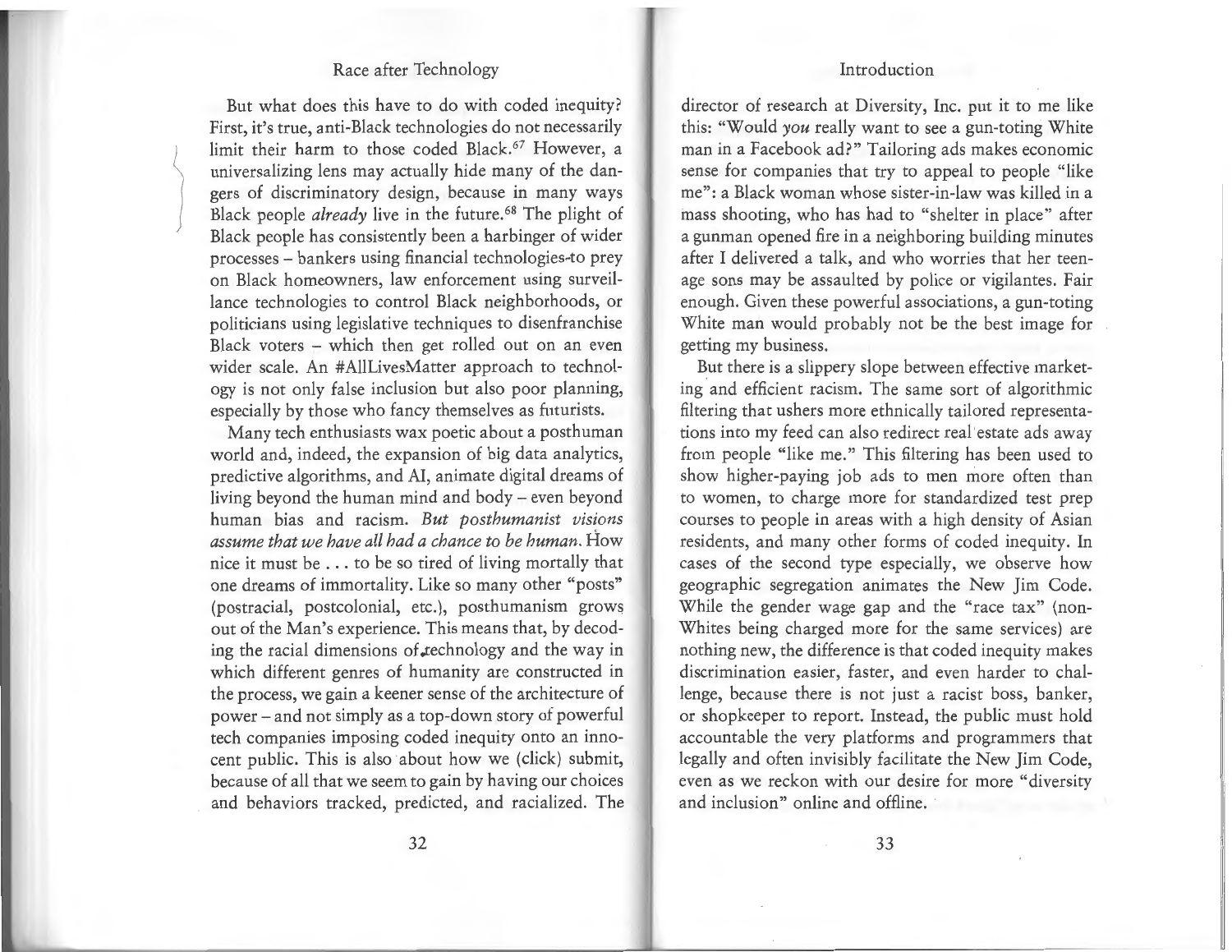# Race after Technology

Taken together, all these features of the current era animate the New Jim Code. While more institutions and people are outspoken against blatant racism, discriminatory practices are becoming more deeply embedded within the sociotechnical infrastructure of everyday life. Likewise, the visibility of successful non-White individuals in almost every social arena can obscure the reality of the systemic bias that still affects many people. Finally, the proliferation of ever more sophisticated ways to use ethnicity in marketing goods, services, and even political messages generates more buy-in from those of us who may not want to "build" an ethnicity but who are part of New Jim Code architecture nevertheless.

# *The Anti-Black Box*

*Race after Technology* integrates the tools of science and technology studies (STS) and critical race studies to examine coded inequity and our contemporary racial landscape. Taken together within the framework of what I term *race critical code studies,* this approach [ helps us open the Black box of coded inequity. "Black box" is a metaphor commonly used in STS to describe how the social production of science and technology is hidden from view. For example, in *The Black Box Society*, legal scholar Frank Pasquale (2014) interrogates the "secret algorithms" that are fundamental to busi- ' nesses, from Wall Street to Silicon Valley, and criticizes how the law is used to aggressively protect commercial secrecy while ignoring our right to privacy.<sup>69</sup> His use of the term "Black box" draws on its double meaning,

# Introduction

as recording device and as mysterious object; and here I recast this term to draw attention to the routine anti-Blackness that inheres in so much tech development. What I call the *anti-Black box* links the race-neutral technologies that encode inequity to the race-neutral laws and policies that serve as powerful tools for White supremacy.

An example is the Trump administration's proposed "work for welfare" policy, which imposes mandatory work requirements on anyone who receives healthcare benefits through Medicaid. Correction: not anyone. Some Republican-controlled states have found a way to protect poor White Americans from the requirement by instituting a waiver for people living in areas with a high unemployment rate. Taken at face value, this looks like a fair exception and seems to be raceneutral in that it could benefit poorer Americans of all backgrounds. In practice, however, people living in urban centers would not qualify because of their proximity to wealthier suburbs, which pull the overall unemployment rate down for the majority of Black urban residents.

Public policy, then, like popular discourse, is filled with racial coding. Rural :: White and urban :: Black; so, without ever making race explicit, state lawmakers are able to carve out an exception for their White constituents. In a country as segregated as the United States, geography is a reliable proxy for race. If zip codes are a relatively low-tech device for instituting racism, how might we apply this insight to computer codes? How do they reinforce racist norms and structures without explicitly invoking race? And can we develop a raceconscious orientation to emerging technology, not only

J

I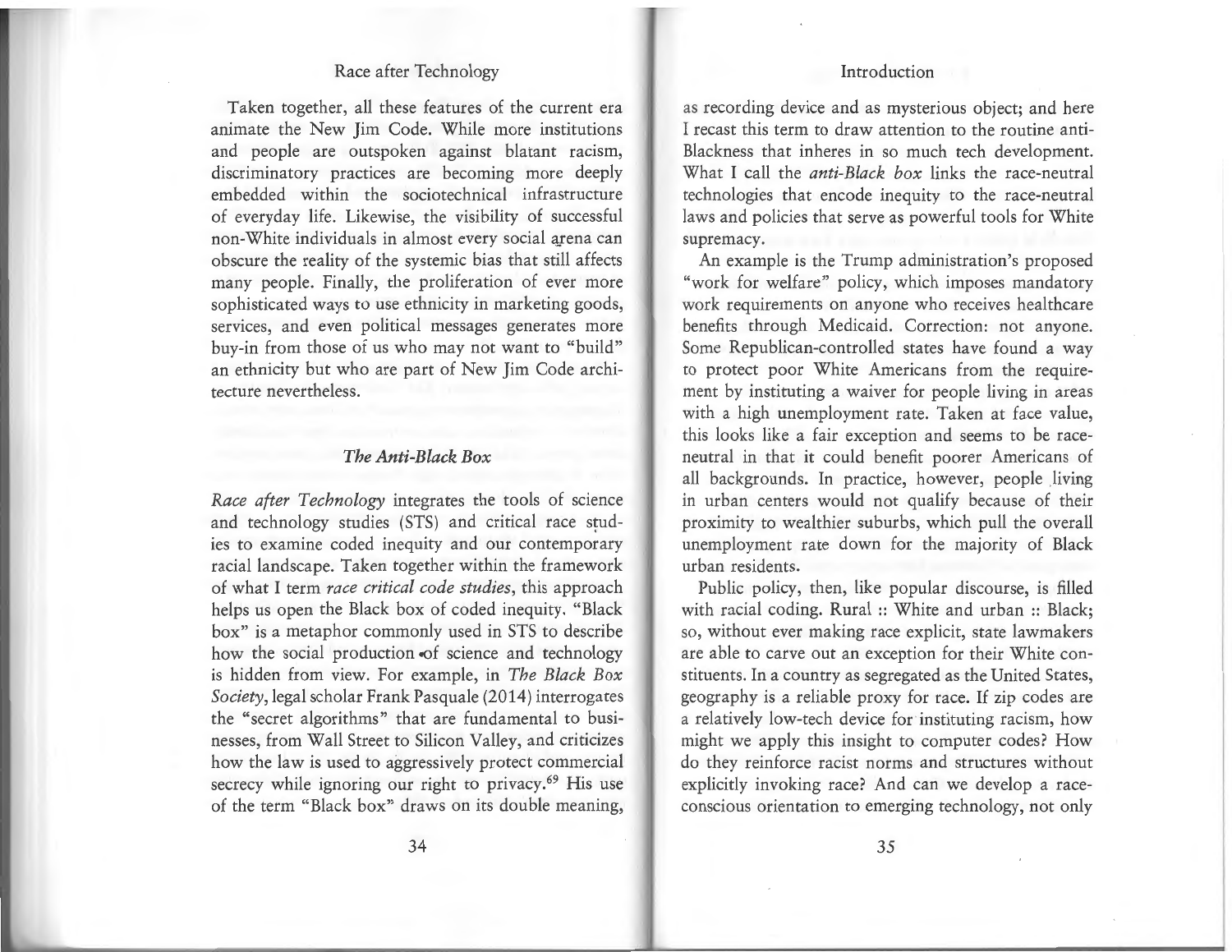--

# Race after Technology

as a mode of critique but as a prerequisite for designing technology differently?

# *Race as Technology*

This field guide explores not only how emerging technologies hide, speed up, or reinforce racism, but also how race itself is a kind of technology<sup>70</sup> – one designed to separate, stratify, and sanctify the many forms of injustice experienced by members of racialized groups, but one that people routinely reimagine and redeploy to their own ends.

Human toolmaking is not limited to the stone instruments of our early ancestors or to the sleek gadgets produced by the modern tech industry. Human cultures also create symbolic devices that structure society. Race, to be sure, is one of our most powerful tools developed over hundreds of years, varying across time and place, codified in law and refined through cusfom, and, tragically, still considered by many people to reflect immutable differences between groups. For that reason, throughout this book, we will consider not only how racial logics enter the design of technology but how race itself operates as a tool of vision and division with often deadly results.

 $\left(\begin{array}{c} 1 \ 1 \end{array}\right)$ 

) *)* 

> Racism is, let us not forget, a means to reconcile contradictions. Only a society that extolled "liberty for all" while holding millions of people in bondage requires such a powerful ideology in order to build a nation amid such a startling contradiction. How else could one declare "[w]e hold these truths to be self-evident, that all men are created equal, that they are endowed by

their Creator with certain unalienable Rights," and at the same time deny these rights to a large portion of the population<sup>71</sup> - namely by claiming that its members, by virtue of their presumed lack of humanity, were never even eligible for those rights?<sup>72</sup> Openly despotic societies, by contrast, are in no need of the elaborate ideological apparatus that props up "free" societies. Freedom, as the saying goes, *ain't free.* But not everyone is required to pay its steep price in equal measure. The same is true of the social costs of technological progress.

Consider that the most iconic revolt "against machines," as it is commonly remembered, was staged by English textile workers, the Luddites, in nineteenthcentury England. Often remembered as people who were out of touch and hated technology, the Luddites were actually protesting the *social costs* of technological "progress" that the working class was being forced to accept. "To break the machine was in a sense to break the conversion of oneself into a machine for the accumulating wealth of another," according to cultural theorist Imani Perry. 73 At a recent conference titled "AI & Ethics," the communications director of a nonprofit AI research company, Jack Clark, pointed out that, although the term "Luddite" is often used today as a term of disparagement for anyone who is presumed to oppose (or even question!) automation, the Luddite response was actually directed at the manner in which machinery was rolled out, without consideration far its negative impact on workers and society overall. Perhaps the current era of technological transformation, Clark suggested, warrants a similar sensibility - demanding a more careful and democratic approach to technology. 74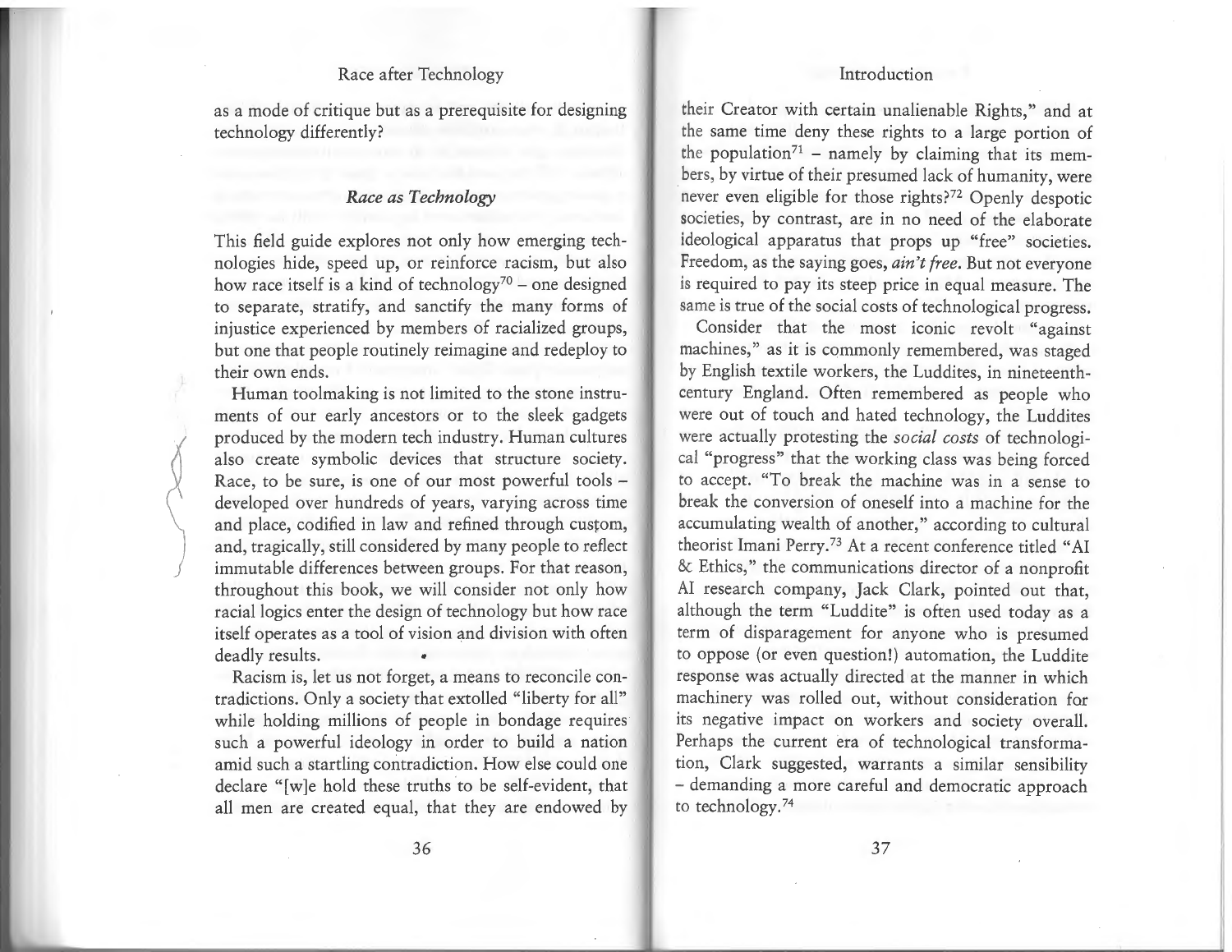# Race after Technology

Shifting from nineteenth-century England to late twenty-first-century Mexico, sci-fi filmmaker Alex Rivera wrestles with a similar predicament of a near future in which workers are not simply displaced but inhabited by technology. *Sleep Dealer* (2008) is set in a dystopian world of corporate-controlled water, militarized drones, "aqua-terrorists" (or water liberators, depending on your sympathies), and a walled-off border between Mexico and the United States. The main protagonist, Memo Cruz, and his co-workers plug networked cables into nodes implanted in their bodies. This enables them to operate robots on the other side of the border, giving the United States what it always wanted: "all the work without the workers."75

Such fictional accounts find their real-life counterpart in "electronic sweatshops," where companies such as Apple, HP, and Dell treat humans like automata, reportedly requiring Chinese workers to complete tasks every three seconds over a 12-hour period, without speaking or using the bathroom. 76 Indeed, as I write, over 1,000 workers at Amazon in Spain have initiated a strike over wages and rights, following similar protests in Italy and Germany in 2017. If we probe exploitative labor practices, the stated intention would likely elicit buzzwords such as "lower costs" and "greater efficiency," signaling a fundamental tension and paradox - the indispensable disposability of those whose labor enables innovation. The language of intentionality only makes one side of this equation visible, namely the desire to produce goods faster and cheaper, while giving people "the opportunity to work." This fails to account for the social costs of a technology in which global forms of racism, caste, class, sex, and gender exploitation are the nuts and bolts of development.<sup>77</sup>

"Racing" after technology, in this context, is about the pursuit of efficiency, neutrality, Ready to Update, Install Now, I Agree, and about what happens when we (click) submit too quickly.78 Whether it is in the architecture of machines or in the implementation of laws, racial logic imposes "race corrections" that distort our understanding of the world.<sup>79</sup> Consider the court decision in the case against one Mr. Henry Davis, who was charged with destruction of property for bleeding on police uniforms after officers incorrectly identified him as having an outstanding warrant and then beat him into submission:

On and/or about the 20th day of September 20, 2009 at or near 222 S. Florissant within the corporate limits of Ferguson, Missouri, the above-named defendant did then and there unlawfully commit the offense of "property damage" to wit did transfer blood to the uniform. <sup>80</sup>

When Davis sued the officers, the judge tossed out the case, saying: "a reasonable officer could have believed that beating a subdued and compliant Mr. Davis while causing a concussion, scalp lacerations, and bruising with almost no permanent damage, did not violate the Constitution."<sup>81</sup> The judge "race-corrected" our reading of the US Constitution, making it inapplicable to the likes of Mr. Davis - a reminder that, whatever else we think racism is, it is not simply ignorance, or a not knowing. Until we come to grips with the "reasonableness" of racism, we will continue to look for it on the bloody floors of Charleston churches and in the dashboard cameras on Texas highways, and overlook it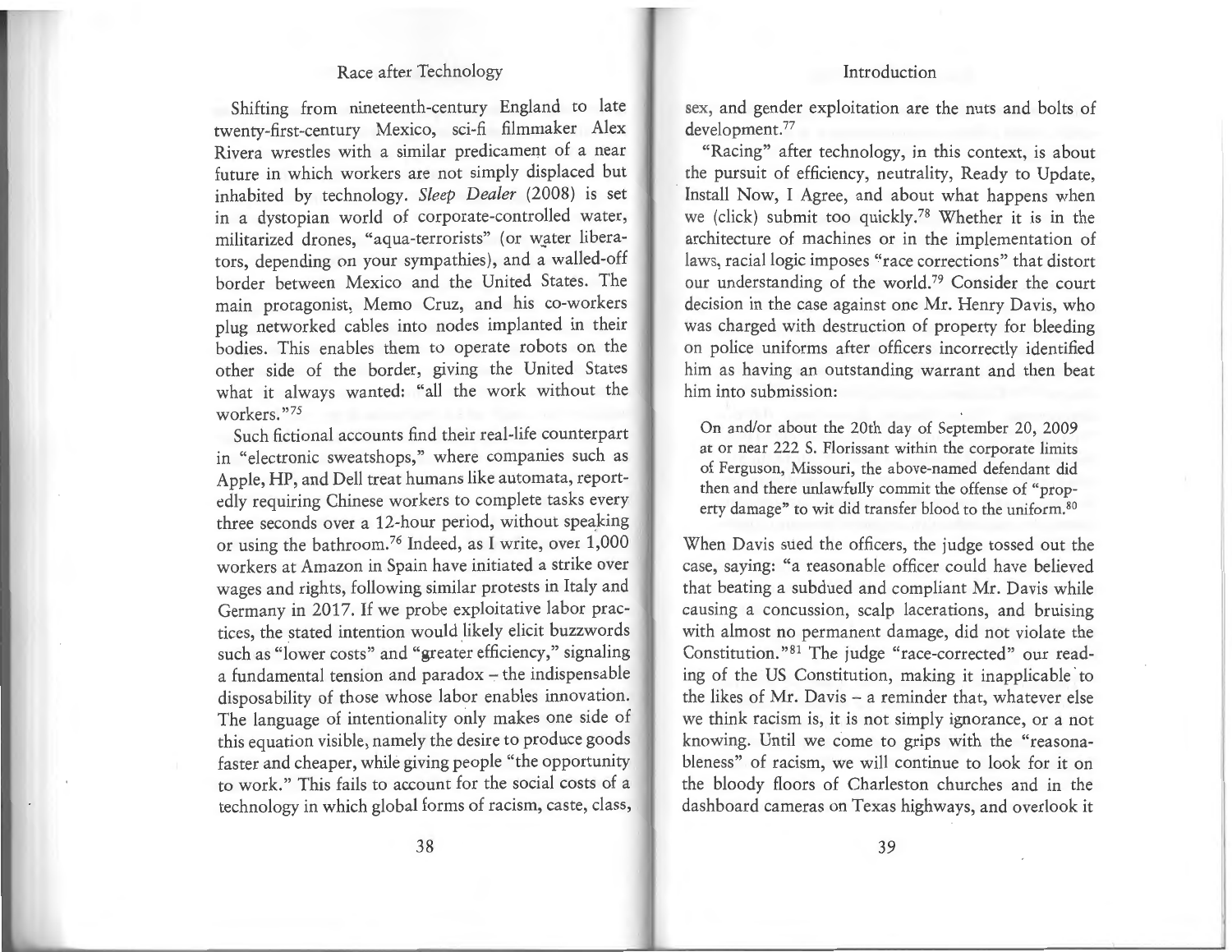#### Race after Technology

in the smart-sounding logics of textbooks, policy statements, court rulings, science journals, and cutting-edge technologies.

# *Beyond Techno-Determinism*

In the following chapters we will explore not only how racism is an output of technologies gone wrong, but also how it is an input, part of the social context of design processes. The mistaken view that society is affected *by* but does not affect technological development is one expression of a deterministic worldview. Headlines abound: "Is Facebook Making Us Lonely?"; 82 "Genetic Engineering Will Change Everything Forever";<sup>83</sup> "Pentagon Video Warns of 'Unavoidable' Dystopian Future for World's Biggest Cities." 84 In each, you can observe the conventional relationship proffered between technology and society. It is the view that such developments are inevitable, the engine of human progress... or decline.

An extreme and rather mystical example of technodeterminism was expressed by libertarian journalist Matt Ridley, who surmised that not even basic science is essential, because innovation has a trajectory all its own:

Technology seems to change by a sort of inexorable, evolutionary progress, which we probably cannot stop - or speed up much either ... Increasingly, technology is developing the kind of autonomy that hitherto characterized biological entities ... The implications of this new way of seeing technology - as an autonomous, evolving entity that continues to progress whoever is in charge - are startling. People are pawns in a process. We ride rather than drive the innovation wave. Technology will find its inventors, rather than vice versa.<sup>85</sup>

Whereas such hard determinists, like Ridley, posit that technology has a mind of its own, soft determinists grant that it is at least possible for people to make decisions about technology's trajectory. However, they still imagine a lag period in which society is playing catch-up, adjusting its laws and norms to the latest invention. In this latter view, technology is often depicted as neutral, or as a blank slate developed outside political and social contexts, with the potential to be shaped and governed through human action. But, as Manuel Castells argues, " [t]he dilemma of technological determinism is probably a false problem, since technology is society, and society cannot be understood or represented without its technological tools.'' <sup>86</sup>

Considering Castells' point about the symbiotic relationship between technology and society, this book employs a conceptual toolkit that synthesizes scholarship from STS and critical race studies. Surprisingly, these two fields of study are not often put into direct conversation. STS scholarship opens wide the "Black box" that typically conceals the inner workings of sociotechnical systems, and critical race studies interrogates the inner workings of sociolegal systems. Using this hybrid approach, we observe not only that any given social order is impacted by technological development, as determinists would argue, but that social norms, ideologies, and practices are a constitutive part of technical design.

Much of the early research and commentary on race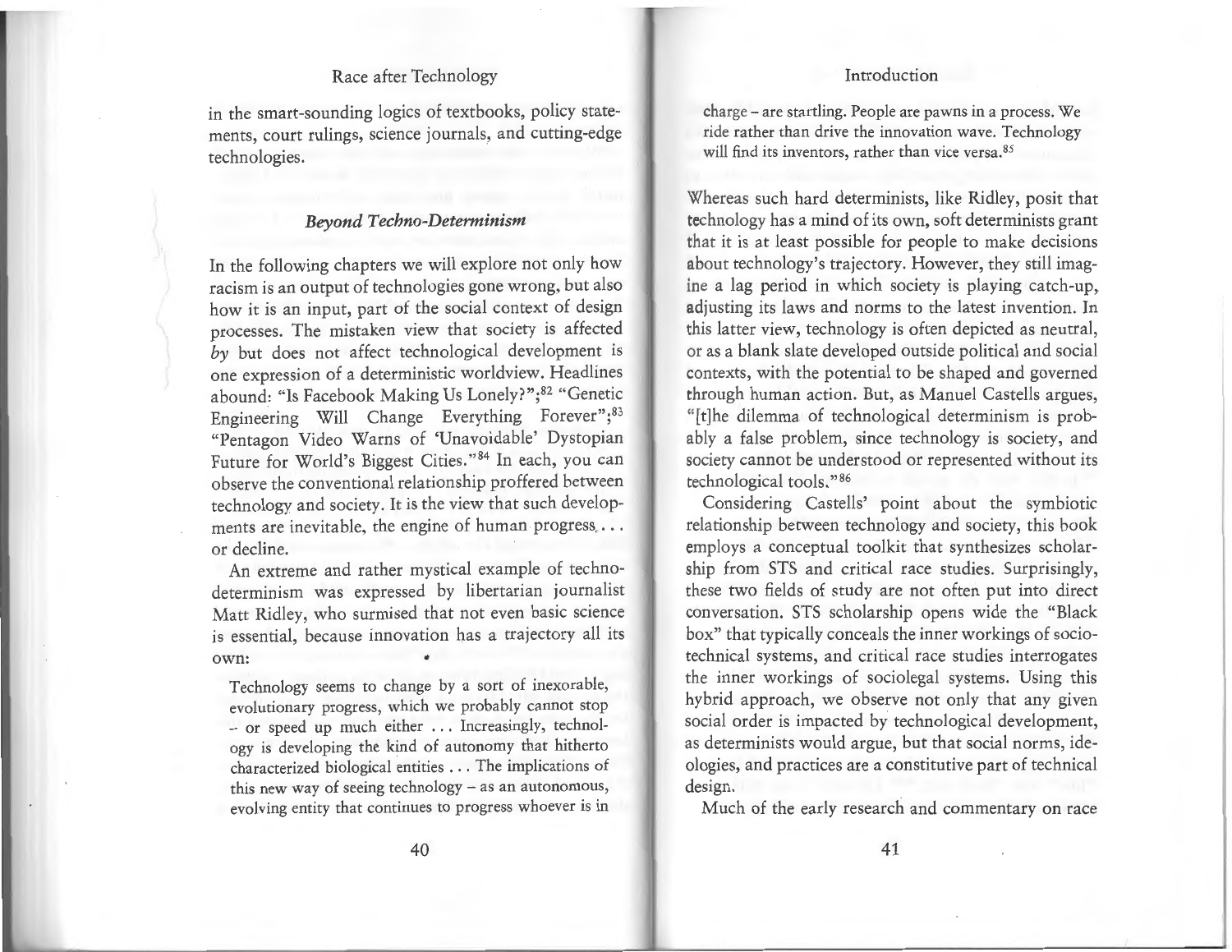# Race after Technology

and information technologies coalesced around the idea of the "digital divide," with a focus on unequal access to computers and the Internet that falls along predictable racial, class, and gender lines. And, while attention to access is vital, especially given numerous socioeconomic activities that involve using the Internet, the larger narrative of a techno-utopia in which technology will necessarily benefit all undergird the "digital divide" focus. Naively, access to computers and the Internet is posited as a solution to inequality. 87 And, to the extent that marginalized groups are said to fear or lack an understanding of technology, the "digital divide" framing reproduces culturally essentialist understandings of inequality. A focus on technophobia and technological illiteracy downplays the structural barriers to access, and also ignores the many forms of tech engagement and innovation that people of color engage in.

' /

In fact, with the advent of mobile phones and wireless laptops, African Americans and Latinxs are more active web users than White people.<sup>88</sup> Much of the African continent, in turn, is expected to "leapfrog" past other regions, because it is not hampered by clunky infrastructure associated with older technologies. In "The Revolution Will Be Digitized: Afrocentricity and the Digital Public Sphere," Anna Everett critiques "the overwhelming characterizations of the brave new world of cyberspace as primarily a racialized sphere of Whiteness" that consigns Black people to the low-tech sphere  $-$  when they are present at all.<sup>89</sup> Other works effectively challenge the "digital divide" framing by analyzing the racialized boundary constructed between "low" and "high tech."<sup>90</sup> Likewise, Lisa Nakamura (2013) challenges the model minority framing of Asian

Americans as the "solution" to the problem of race in a digital culture. She explains:

Different minorities have different functions in the cultural landscape of digital technologies. They are good for different kinds of ideological work ... seeing Asians as the solution and blacks as the problem [i.e. cybertyping] is and has always been a drastic and damaging formulation which pits minorities against each other ... 91

In contrast to critical race studies analyses of the dystopian digital divide and cybertyping, another stream of criticism focuses on utopian notions of a "race-free future" in which technologies would purportedly render obsolete social differences that are divisive now. 92 The idea that, "[o]n the Internet, nobody knows you're a dog" (a line from Peter Steiner's famous 1993 *New*  Yorker cartoon, featuring a typing canine) exemplifies this vision. However, this idea relies on a text-only web, which has been complicated by the rise of visual culture on the Internet.<sup>93</sup> For example, as already mentioned, Jessie Daniels (2009) investigates the proliferation of White nationalist ideology and communities online, unsettling any techno-utopian hopes for a colorblind approach to social life in a digital era. And, as Alondra Nelson shows, both the digital divide and the raceless utopia framings posit race as a liability, as "either negligible or evidence of negligence," so that "racial identity, and blackness in particular, is the anti-avatar of digital life."<sup>94</sup> It is also worth noting how, in both conceptions, technology is imagined as impacting racial divisions magnifying or obliterating them - but racial ideologies do not seem to shape the design of technology.